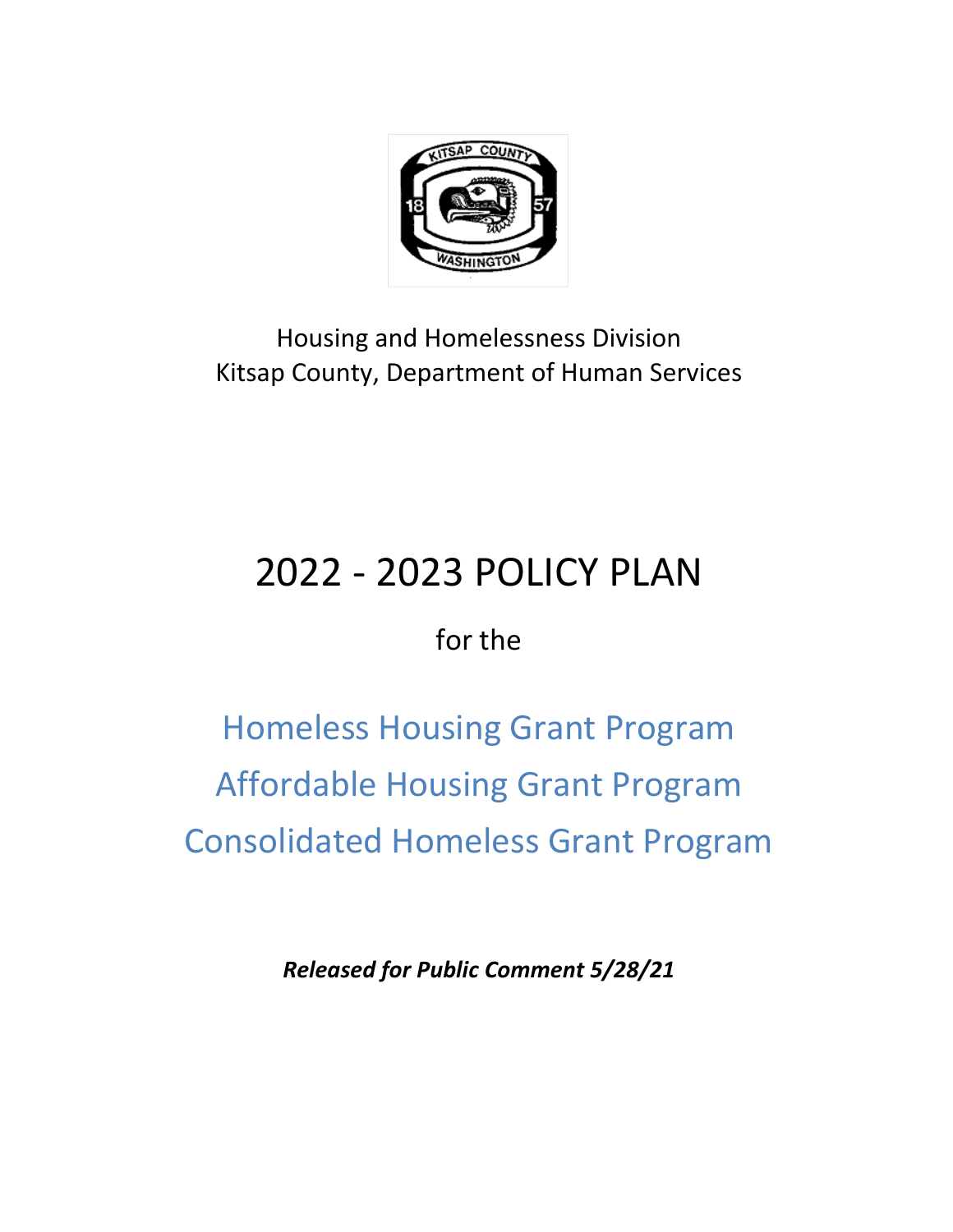## Table of Contents

| <b>Section</b><br>Sources of Funding       | Page<br>$\mathbf{1}$ |
|--------------------------------------------|----------------------|
| <b>Eligibility for Grants</b>              | $\overline{2}$       |
| Homeless Crisis Response and Housing Plan  | 4                    |
| Homeless Management Information System     | 5                    |
| <b>Funding Cycle</b>                       | 5                    |
| <b>Application Process</b>                 | 7                    |
| Policies and Regulations for Uses of Funds | 8                    |
| <b>Administrative Policies</b>             | 9                    |
| Appendix A: Citizen Participation Plan     | 10                   |
| Appendix B: Acronyms & Glossary            | 18                   |
| Appendix C: Conflict of Interest Policy    | 22                   |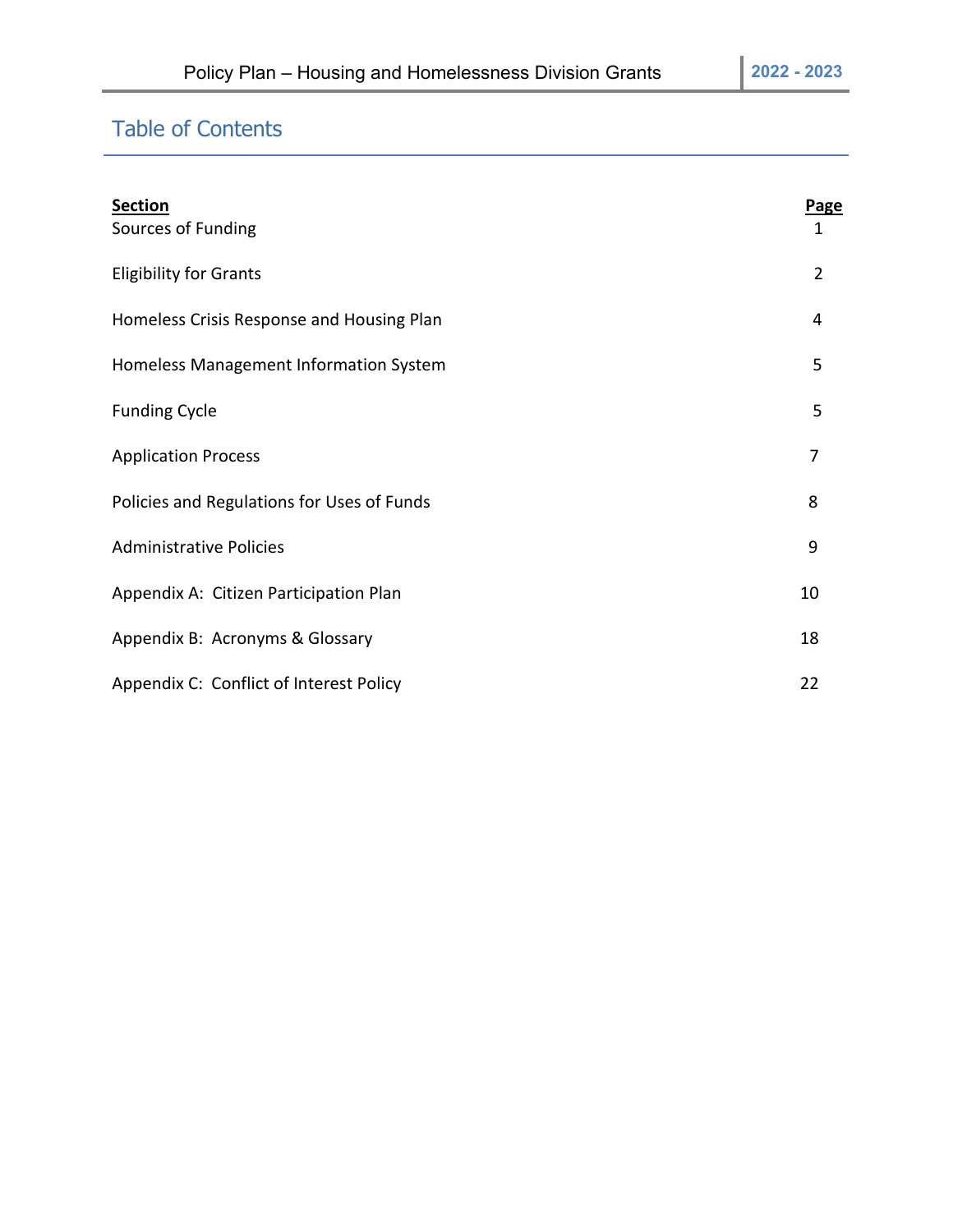## Sources of Funding

#### **AFFORDABLE HOUSING GRANTS**

Substitute House Bill 2060 became law in Washington State in 2002. It created a document recording fee, collected at the local Auditor's Office, on certain documents to be utilized for low-income housing. Administration of the fund is shared between local governments and the State. The local portion of funds is administered pursuant to an inter-local agreement between Kitsap County and the Cities within the County and is managed by Kitsap County Human Services.

Affordable Housing Grant Program (AHGP) funds are locally collected funds that are used to fulfill the mandates of the Affordable Housing for All legislation (SHB 2060, and subsequent legislation that amends SHB 2060). The grant funds must be used to acquire, rehab, or create affordable housing, or provide building operations and maintenance of affordable housing and shelters.

#### **HOMELESS HOUSING GRANTS**

In 2005, the Washington State Legislature passed Engrossed Second Substitute House Bill 2163, the Homeless Housing and Assistance Act. This legislation mandated that each county focus on reducing homelessness. Each county is required to (1) develop and periodically update a Homeless Housing Plan, (2) collect funds to pay for its implementation through a document recording surcharge at the county Auditor level, (3) collect data about homeless persons and the services they receive to evaluate progress, and (4) coordinate efforts among homeless service providers.

Subsequent legislation has added reporting requirements and increased the amount of the surcharge. As of June 2018, approximately 65% of the funds collected are distributed through local Homeless Housing Grant Programs (HHGP). The grant funds must be used to reduce homelessness through activities identified in the Kitsap Homeless Crisis Response and Housing Plan.

The four Kitsap cities (Bainbridge Island, Bremerton, Port Orchard, and Poulsbo) and Kitsap County agreed to implement the legislative requirements through a county-wide program, managed by Kitsap County Human Services.

#### **CONSOLIDATED HOMELESS GRANTS**

The Consolidated Homeless Grant (CHG) program is funded through the portion of document recording fees that are not retained locally and are transmitted to the Washington State Department of Commerce. Commerce distributes these funds back to counties through contracts for specific homeless housing and services. These grant funds are administered by the Kitsap County Housing and Homelessness Division and sub-contracted to eligible service providers. The funds are governed by Commerce's CHG Guidelines.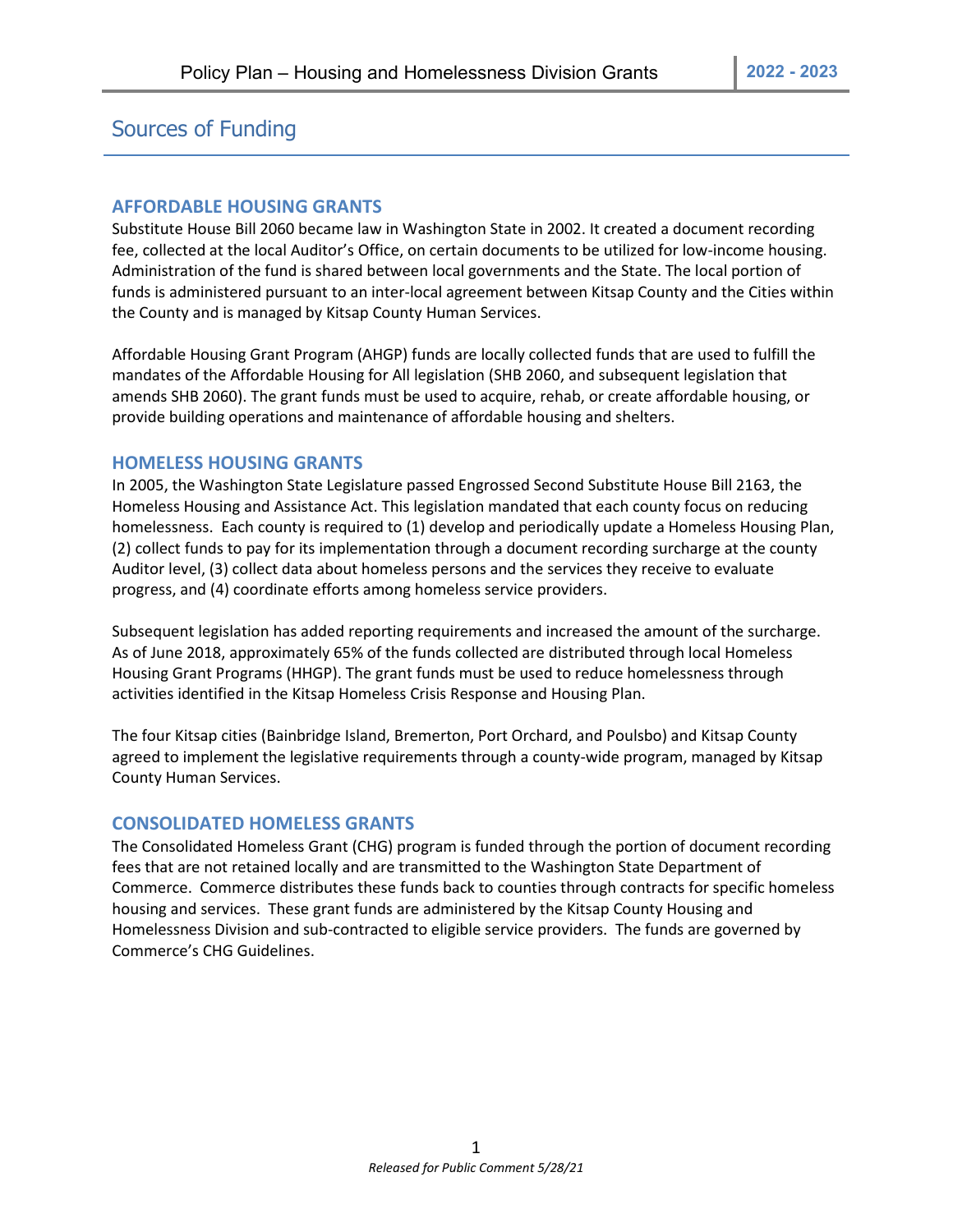## Eligibility for Grants

#### **ELIGIBLE ORGANIZATIONS**

Eligible applicant/recipients include: public housing authorities, IRS-certified non-profit agencies/providers of affordable housing, Cities, Towns, the County, Tribes, and for-profit developers.

#### **ELIGIBLE ACTIVITIES**

#### Homeless Housing Grants

Eligible activities for Homeless Housing Grants are identified in the 2019 Kitsap Homeless Crisis Response and Housing Plan, under Core Strategies and New Action Steps. They must directly contribute to making homelessness rare, brief, and one-time in Kitsap County, or improve the Kitsap Homeless Crisis Response System. In compliance with state law and Commerce guidance, a new version of the Kitsap Homeless Crisis Response and Housing Plan that complies with new state-issued guidelines was approved by the Board of Commissioners on November 25, 2019.

Applicants may include requests for administrative overhead and indirect costs in their applications; however, they are the lowest funding priority. The goal of the program is to have the maximum amount of funds go to provide direct services.

#### Affordable Housing Grants

Eligible uses for Affordable Housing Grants are specifically enumerated in the authorizing legislation:

- Acquisition, construction, or rehabilitation of housing projects or units within housing projects that are affordable to very low-income households with incomes at or below 50% of the area median income, including units for homeownership, rental units, seasonal and permanent farmworker housing units, units reserved for victims of human trafficking and their families, and single room occupancy units;
- Supporting building operation and maintenance costs of housing projects or units within housing projects that are eligible to receive housing trust funds, that are affordable to very low-income households with incomes at or below 50% of the area median income, and that require a supplement to rent income to cover ongoing operating expenses;
- Rental assistance vouchers for housing units that are affordable to very low-income households with incomes at our below 50% of the area median income, including rental housing vouchers for victims of human trafficking and their families, to be administered by a local public housing authority or other local organization that has an existing rental assistance voucher program, consistent with or similar to the United States Department of Housing and Urban Development's Section 8 rental assistance voucher program standards; and
- Operating costs for emergency shelters and licensed overnight youth shelters.

Applicants may include requests for administrative overhead and indirect costs in their applications; however, they are the lowest funding priority. The goal of the program is to have the maximum amount of funds go to provide direct services.

For the purposes of the Affordable Housing Grant Program, operations and maintenance expenses are defined by the Washington State Housing Trust Fund allowable uses for the Housing Trust Fund Operating and Maintenance Fund Program, as outlined in the Program Guidelines, available at this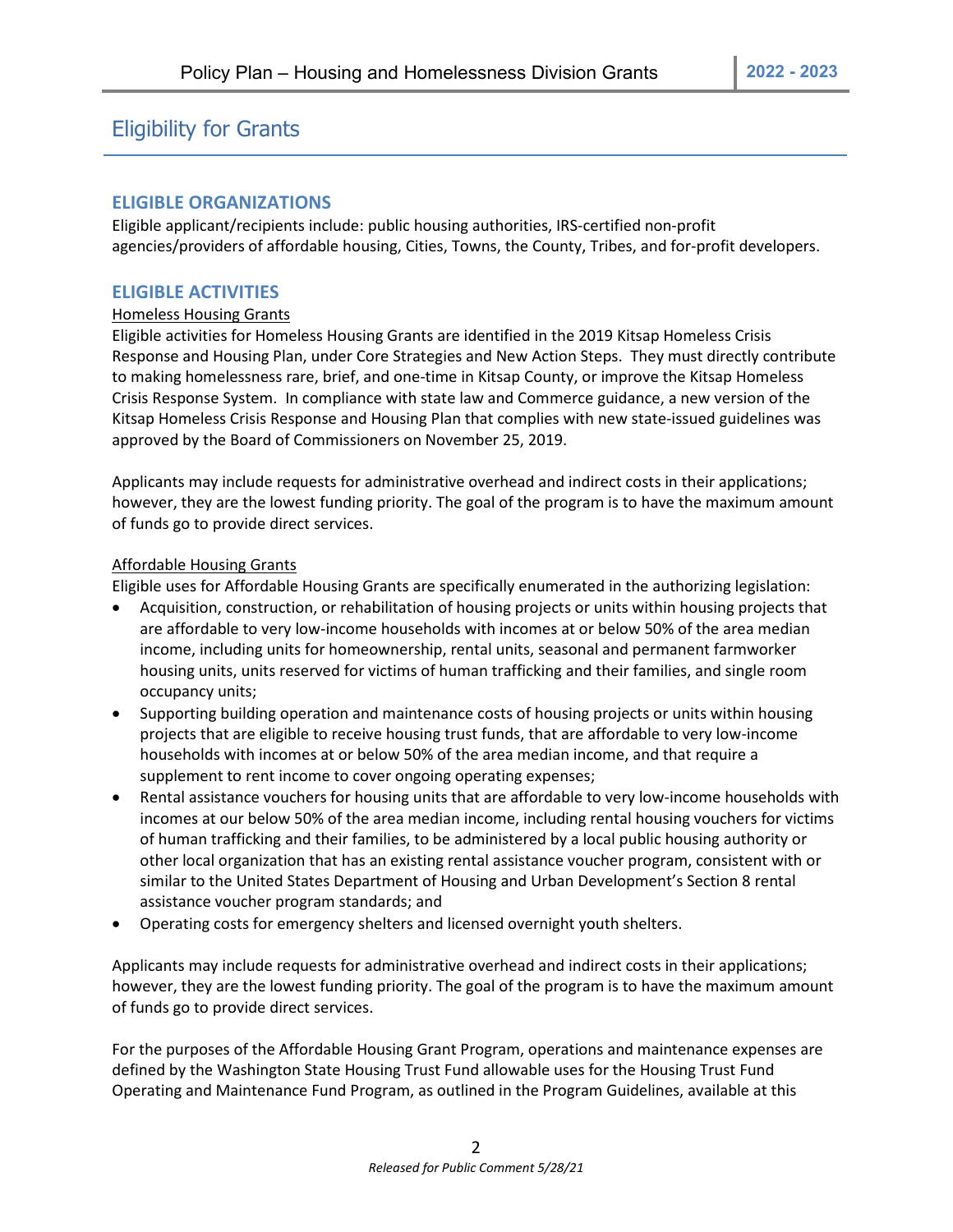website: <https://deptofcommerce.app.box.com/s/f89ytc0qtime7dl6wpqke5h2zl1jwzlm> or in the Housing Trust Fund Handbook, Chapter 6, Section 604.2 Eligible Uses.

#### Consolidated Homeless Grants

Eligible uses of Consolidated Homeless Grants (CHG) are determined by the Washington State Department of Commerce in their periodically published CHG Guidelines.

#### **PROGRAM FUNDING PRIORITIES**

The volunteer citizen advisory boards, called Grant Recommendation Committees (GRC), use funding priorities to help determine which programs/projects should be recommended for funding in each cycle.

The funding priorities may change for each cycle.

Funding Priorities for each competitive grant cycle are also available in the Notice of Funding Availability (NOFA).

#### 2022 - 2023 Priorities – Homeless Housing Grant Program

Eligible activities are those that provide assistance to homeless individuals through activities identified in the 2019 Kitsap Homeless Crisis Response and Housing Plan.

For 2022 and 2023, priority is given to emergency shelter programs that meet certain requirements and respond to the Request for Proposals for these services.

Priority is also given to new and existing projects that serve people experiencing unsheltered and/or chronic homelessness.

Up to 25% of funding is available for new programs that serve people experiencing unsheltered and/or chronic homelessness.

#### 2022 & 2023 Priorities – Affordable Housing Grant Program

Prioritized uses of funds are for operations and maintenance for emergency shelters that are also funded with Homeless Housing Grant Program funds. Second priority is operations and maintenance for housing units that are affordable to very-low income households with incomes at or below 50% of the area median income.

#### 2022 & 2023 Priorities – Consolidated Homeless Grant Program

The Washington State legislature, through its Biennium Budget, and the Department of Commerce determine CHG amounts that are set-aside for certain programs – the CHG Rental Assistance Program, the Temporary Assistance for Needy Families Program, and the Housing and Essential Needs Program. CHG funds will be sub-contracted for these programs on the state fiscal year timeline  $(7/1/21 -$ 6/30/2023). For the 2021 – 2023 contract period, all non-specified funds will be spent on Kitsap County's Coordinated Entry Program, which is a required activity by the Department of Commerce. Contracts with the current providers for these services will be amended to extend the time period to include this biennial period or new contracts will be executed if Commerce requirements indicate that this is needed.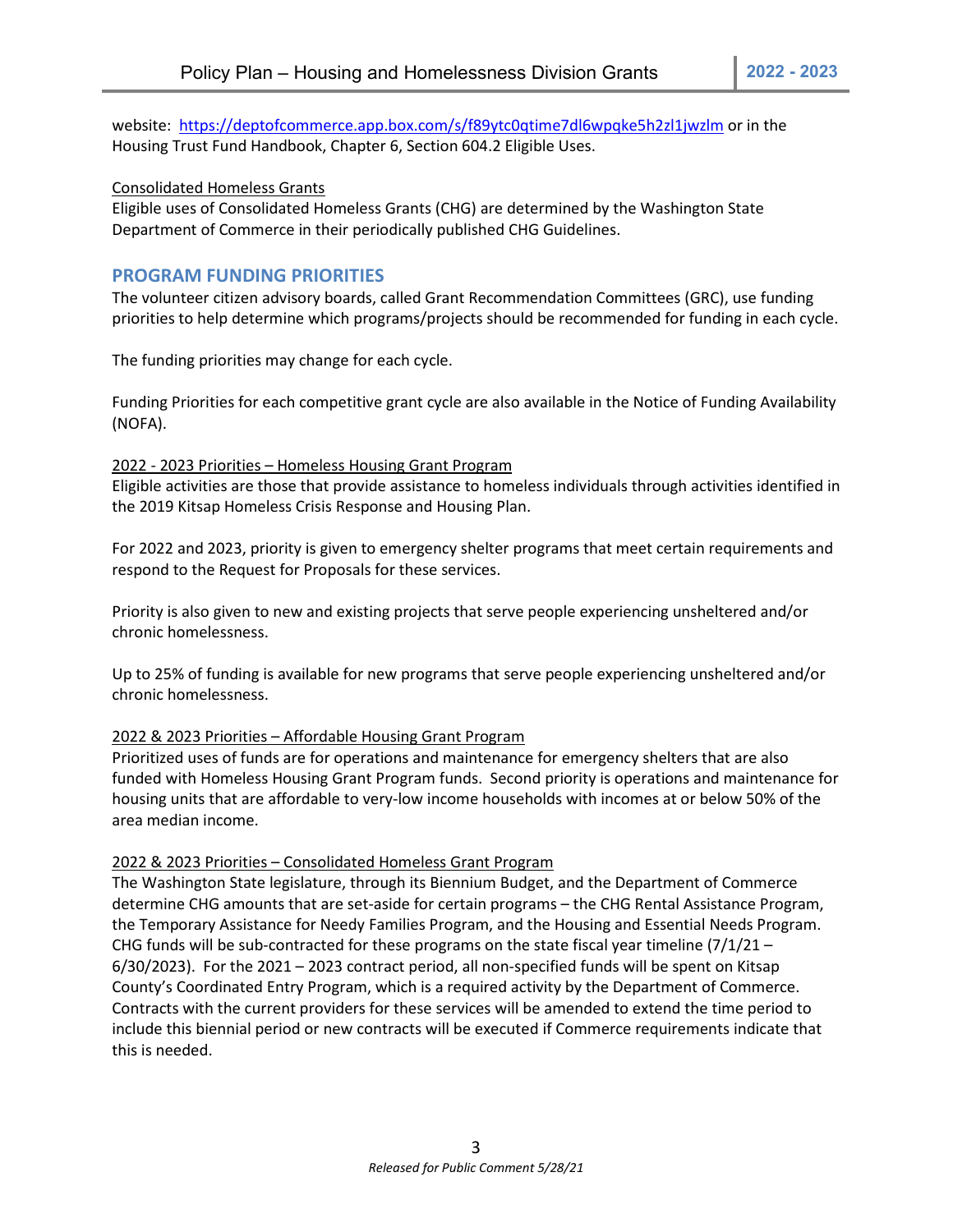## Homeless Crisis Response and Housing Plan

The Kitsap County Housing and Homelessness Division, in partnership with the Kitsap Housing and Homelessness Coalition (KHHC), coordinates the development and periodic updating of the Kitsap Homeless Crisis Response and Housing Plan.

The first 10-Year Homeless Housing Plan was submitted to the state in 2005, as mandated by the HB 2163 legislation. Subsequent plans have been developed and refined every few years. An update to the Plan in 2018 included major revisions and changes to reflect the current situation and needs of the community. A compliance update in 2019 added specific elements that were required by the state.

The goal of the Kitsap Homeless Crisis Response and Housing Plan is to assess needs, analyze data, coordinate and link resources to avoid duplications, and identify community-wide collaborative approaches. The Plan includes goals, core strategies, and new action steps that will end homelessness by providing the spectrum of subsidized housing, services, and affordable permanent housing that enable individuals and families to attain and maintain stable housing.

The Plan addresses issues of homelessness through: analyzing the needs of homeless people throughout Kitsap County by reviewing the Homeless Point In Time count data, coordinated entry intake data, anecdotal information from providers in the community, and by gathering information from people experiencing homelessness.

The 2019 Kitsap Homeless Crisis Response and Housing Plan identifies three main purposes of the Plan, in addition to fulfilling the legislative mandate:

- Blueprint for Implementation: A clear and concise agreement about the community's plan to reduce homelessness.
- Tool for Advocacy: An informational focal point to inspire the local community and leadership to embrace homelessness as a priority for action.
- Reference for Funders: An articulation of the community's priorities for funding, and to meet the federal, state, and local requirements that the funded programs be part of the community's homelessness plan.

The plan lays out broad objectives and strategies to guide government, non-profit agencies, and other partners to attain the desired outcomes necessary to reduce homelessness.

The full text of the Kitsap Homeless Housing Plan, including a list of core strategies and new action steps that are eligible for funding, is available on the Kitsap County website [\(www.kitsapgov.com/hs/Pages/HH-Housing-and-Homelessness-Landing.aspx\)](http://www.kitsapgov.com/hs/Pages/HH-Housing-and-Homelessness-Landing.aspx) or by request.

The Kitsap Homeless Housing Plan is anticipated to be updated again in 2022, unless mandated to be done at on a different timeline by the state Department of Commerce.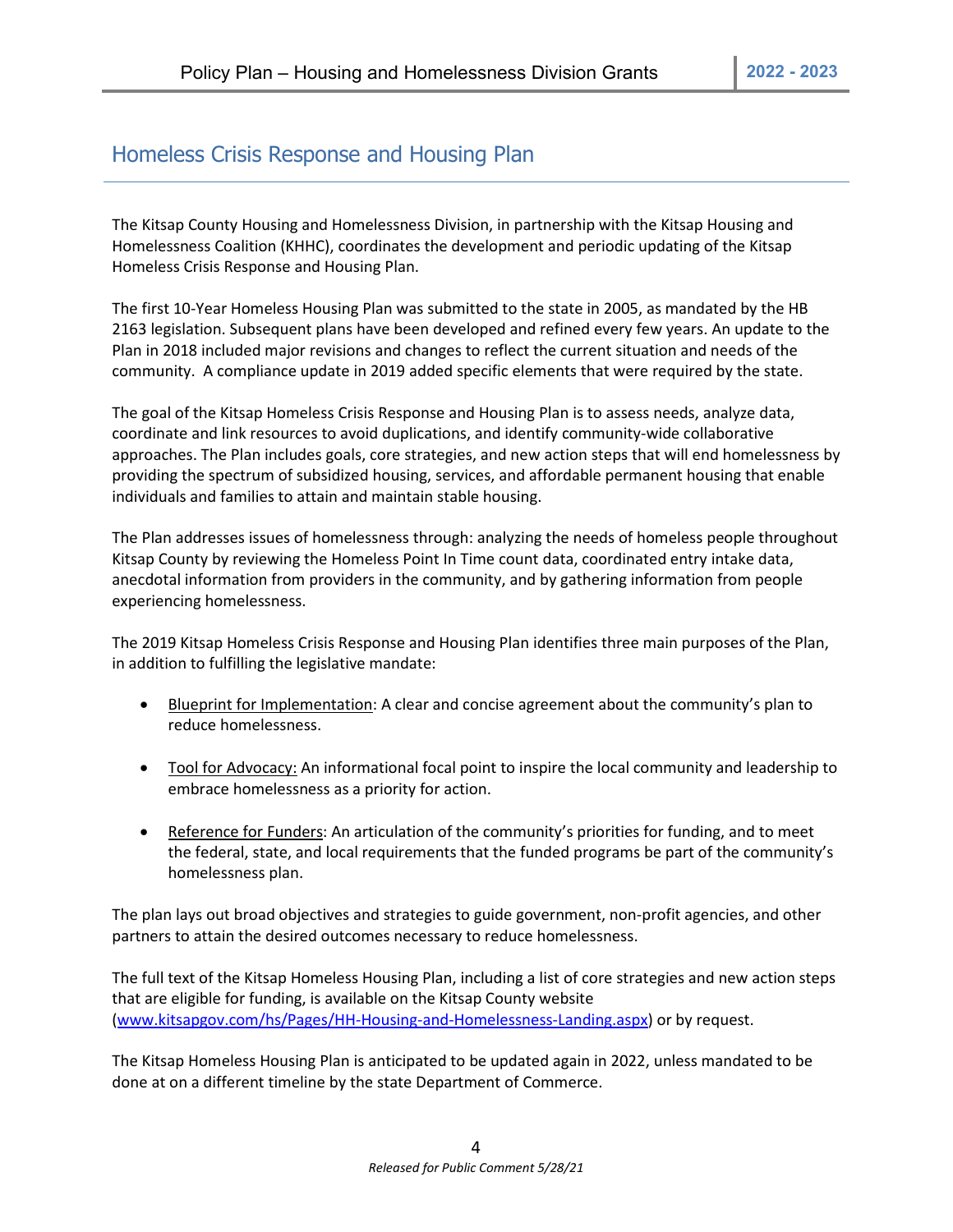## Homeless Management Information System

The Homeless Management Information System (HMIS) is an electronic record system that enables information gathering about, and continuous case management of, homeless persons across agencies in a particular jurisdiction (city, county, state). Homeless service providers collect information about their clients and input it in the HMIS so that it can be matched with information from other providers to get accurate counts of homeless clients and the services they need.

The U.S. Department of Housing and Urban Development (HUD) has mandated that all agencies who receive federal funds for homeless housing or services, must participate in an HMIS. HUD outlines the specific data points that must be collected for each homeless client.

Washington State Department of Commerce has mandated that all agencies receiving state funding for homeless housing or services (Homeless Housing Grant Program, Consolidated Homeless Grant program, TANF, Housing and Essential Needs, etc.) must also participate in HMIS.

Commerce is responsible for operating an HMIS for counties that participate in federal funding through the Balance of State Continuum of Care process, including Kitsap County. Kitsap County Housing and Homelessness Division is responsible for managing the Kitsap HMIS.

Data is collected from all of the agencies required to participate in HMIS and submitted to Commerce. Through an agreement with Commerce, agencies submit data through a state-provide online software system. Commerce and Kitsap County Housing and Homelessness Division provide training and support for the state-provided HMIS software.

Kitsap agencies that provide homeless housing and services participate in the Kitsap HMIS Collaborative, an agreement to share client data in "real time" between agencies. Kitsap's data-sharing system provides benefits such as improved client service, accurate data and reporting for funding sources, and better outcome tracking.

All agencies that receive Homeless Housing Grants, Affordable Housing Grants (other than capital), and Consolidated Homeless Grant funds are required to enter specified client data into HMIS for the funded program(s).

## Funding Cycle

#### **NOTICE OF FUNDING AVAILABILITY**

For Emergency Shelter Programs, a Request for Proposals (RFP) will be issued that outlines specific types of shelter program services that Kitsap County wants to contract for.

A Notice of Funding Availability (NOFA) will be issued for all other homeless housing and services programs. This notice sets forth the annual program priorities; the duration of funds to be awarded or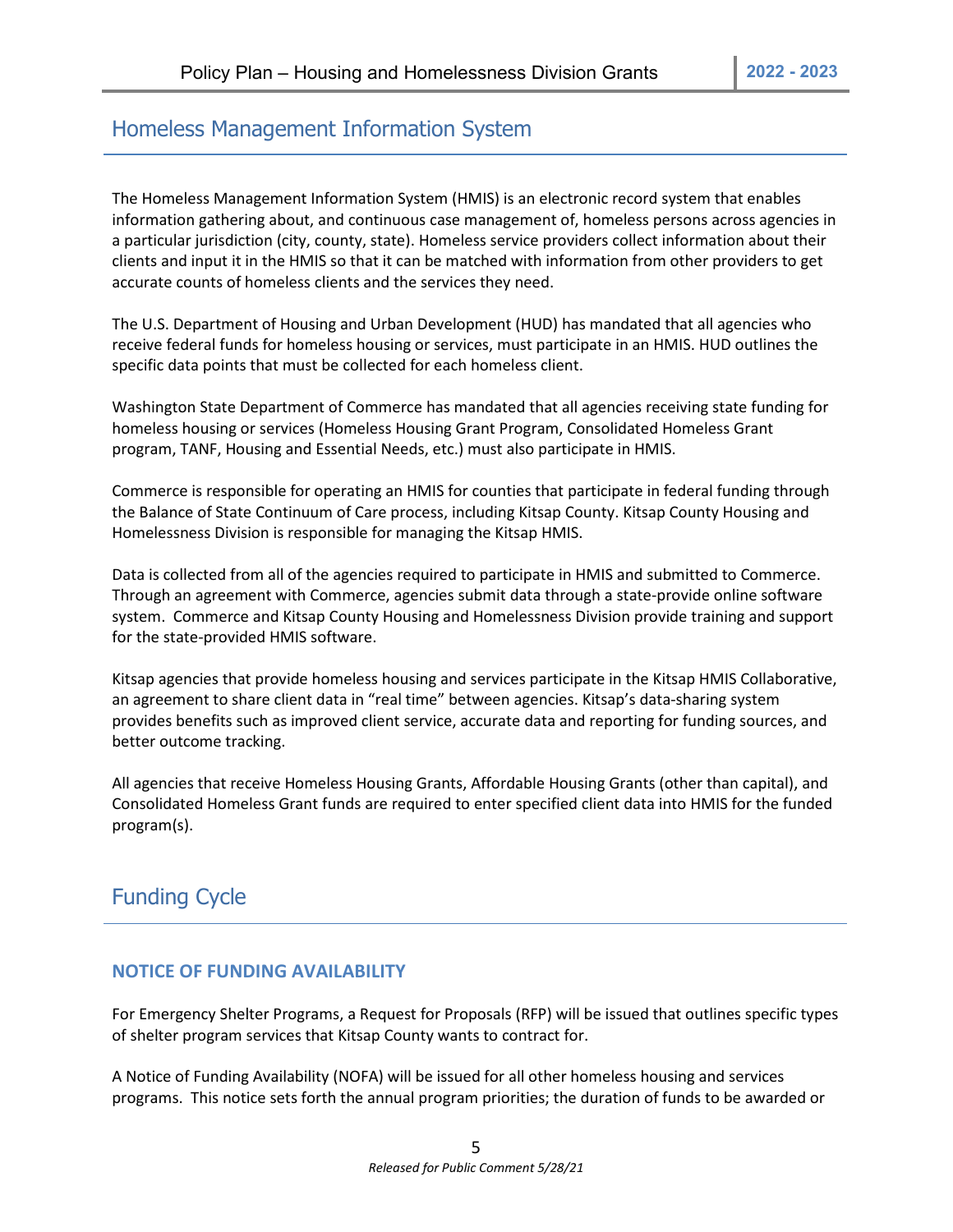distributed; the deadline for submission of funding applications; and any other pertinent information related to the process.

For this state biennial funding period (July 1, 2021 through June 30, 2023), Consolidated Homeless Grant program sub-contracts, including the CHG Rental Assistance Program, the Temporary Assistance for Needy Families Program, the Housing and Essential Needs Program, and the Kitsap County Coordinated Entry Program will be funded through contract extensions with existing contractors for these programs, or with new contracts with these providers if required or advised by the Department of Commerce.

Kitsap County conducts a competitive funding application process for the Homeless Housing Grant Program and Affordable Housing Grant Program (if funds are available). A public process is used to determine funding allocations. This public process is detailed in the Notice of Funding Availability and in the Citizen Participation Plan (**Appendix A**).

#### **FUNDS AVAILABLE**

The amount of funds available for each of the funding sources for the application cycle is determined by the amount collected through document recording surcharges collected during the prior period. Generally, this period is July of the prior calendar year through June of the current calendar year. In addition, carryover funds from prior cycles and turn-back funds from prior grants that were not expended are also available for distribution.

The projected amount available for distribution is included in the Requests for Proposals and the Notice of Funding Availability (NOFA), which are available on the Kitsap County website.

Applicants should request a minimum of \$10,000 per application. Grant awards will typically not be awarded for less than \$10,000 except at the recommendation of the Grant Recommendation Committee and approval of the Kitsap County Board of Commissioners for special circumstances.

For CHG grants, the funds available are dependent on the contracted amount with the Department of Commerce.

#### **MULTI-YEAR AWARDS**

Contracts for emergency shelter programs, homeless housing and services, and operations and maintenance will be for a 12-month period, January 1 to December 31, with a second year of funding available through a renewal process.

Capital contracts are generally for an 18-month period, January 1 to June 30 of the following year.

CHG contracts are for a 24-month period on the state fiscal year, July 1 to June 30.

#### **SET ASIDES**

Grant funds may be designated for certain purposes to further specific program goals, as determined by the program funding priorities and the Kitsap County Board of Commissioners.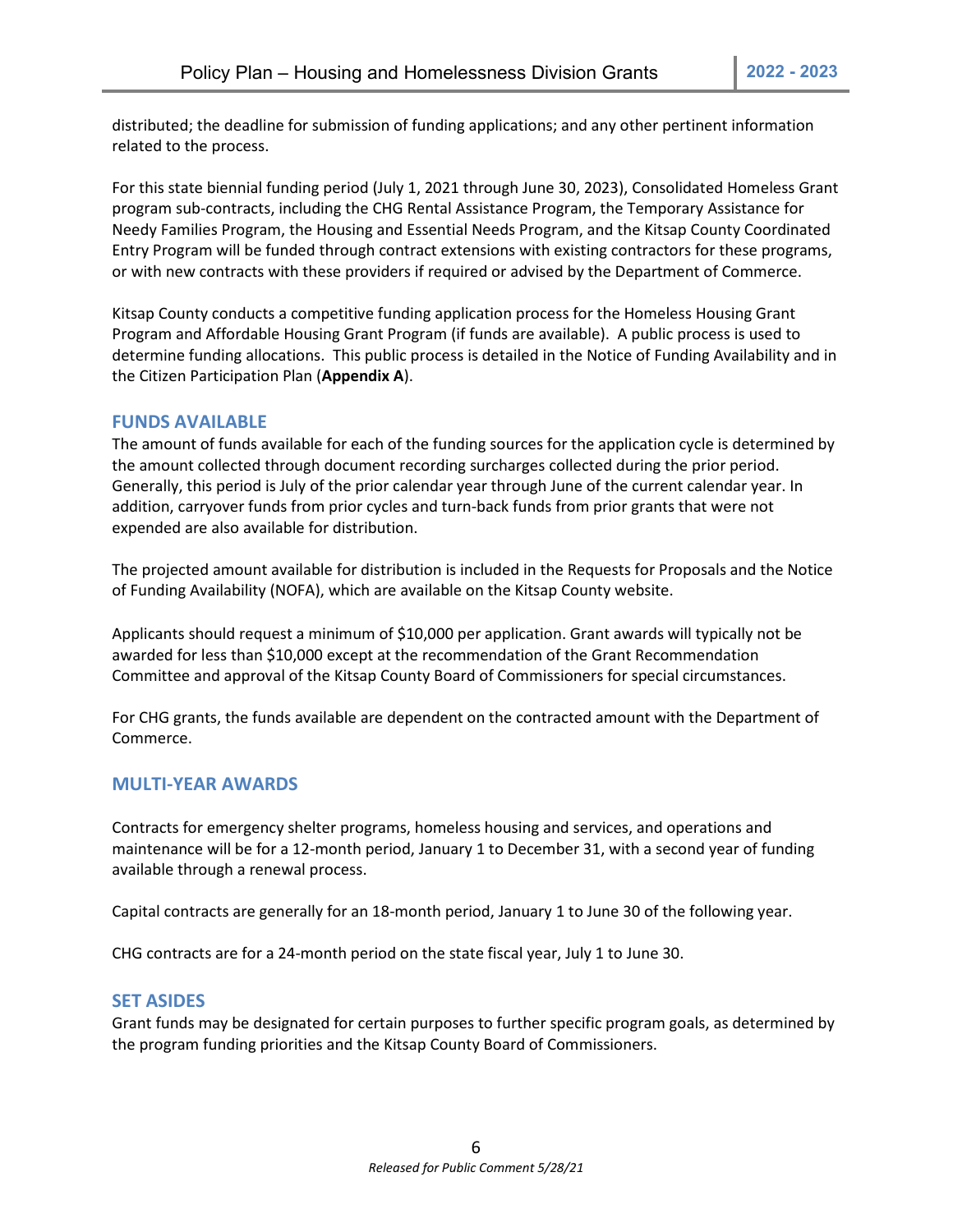## Application Process

#### **APPLICATION PROCESS**

Interested organizations can find the application and all associated information on the Kitsap County website at [www.kitsapgov.com/hs/Pages/HH-Coordinated-Grant-Application-Process.aspx.](http://www.kitsapgov.com/hs/Pages/HH-Coordinated-Grant-Application-Process.aspx) The schedule for the application cycle, including the due dates for applications, is also available on the website.

#### **TECHNICAL ASSISTANCE SESSION**

Technical Assistance Sessions are offered to assist organizations in learning about the specific application requirements and processes. For the 2022 - 2023 Cycle, attendance at the appropriate Technical Assistance Session is required for:

- New applicants that have never before applied for Housing and Homelessness Division funding;
- Applicants that were not awarded Housing and Homelessness Division funding for the 2020 2021 cycle;
- All respondents to the Emergency Shelter Program RFP.

For all other organizations, the Technical Assistance Session is optional (and encouraged).

The dates and times of the Technical Assistance Sessions are included in the 2022 - 2023 Cycle Schedule, the Notice of Funding Availability (NOFA), and the Shelter Request for Proposals.

#### **JOINT APPLICATIONS**

Collaborative applications are encouraged. Two or more organizations may submit an application proposing a joint project or program. One organization must be identified as the contracting organization, responsible for all contracting, fiscal, and reporting requirements.

#### **FUNDING TIMELINE**

Funds approved for year one of the 2022 - 2023 application cycle are available to be expended as of January 1 and must be expended by December 31 of that year. Contracts for emergency shelter programs, homeless housing and services, and operations and maintenance are for a 12-month period, January 1 to December 31, with a second year of funding available through a renewal process.

Capital contracts are generally for an 18-month period, January 1 to June 30 of the following year.

CHG contracts are for a 24-month period on the state fiscal year, July 1 to June 30.

#### **GEOGRAPHIC EQUITY**

Kitsap County is committed to ensuring that funds are distributed in a manner that balances needs that exist throughout the County and program users' access to services. Geographic distribution of funds shall be evaluated as part of the periodic program review. The overall intent is to ensure that, over time, all areas of Kitsap County receive appropriate levels of funding through this grant program.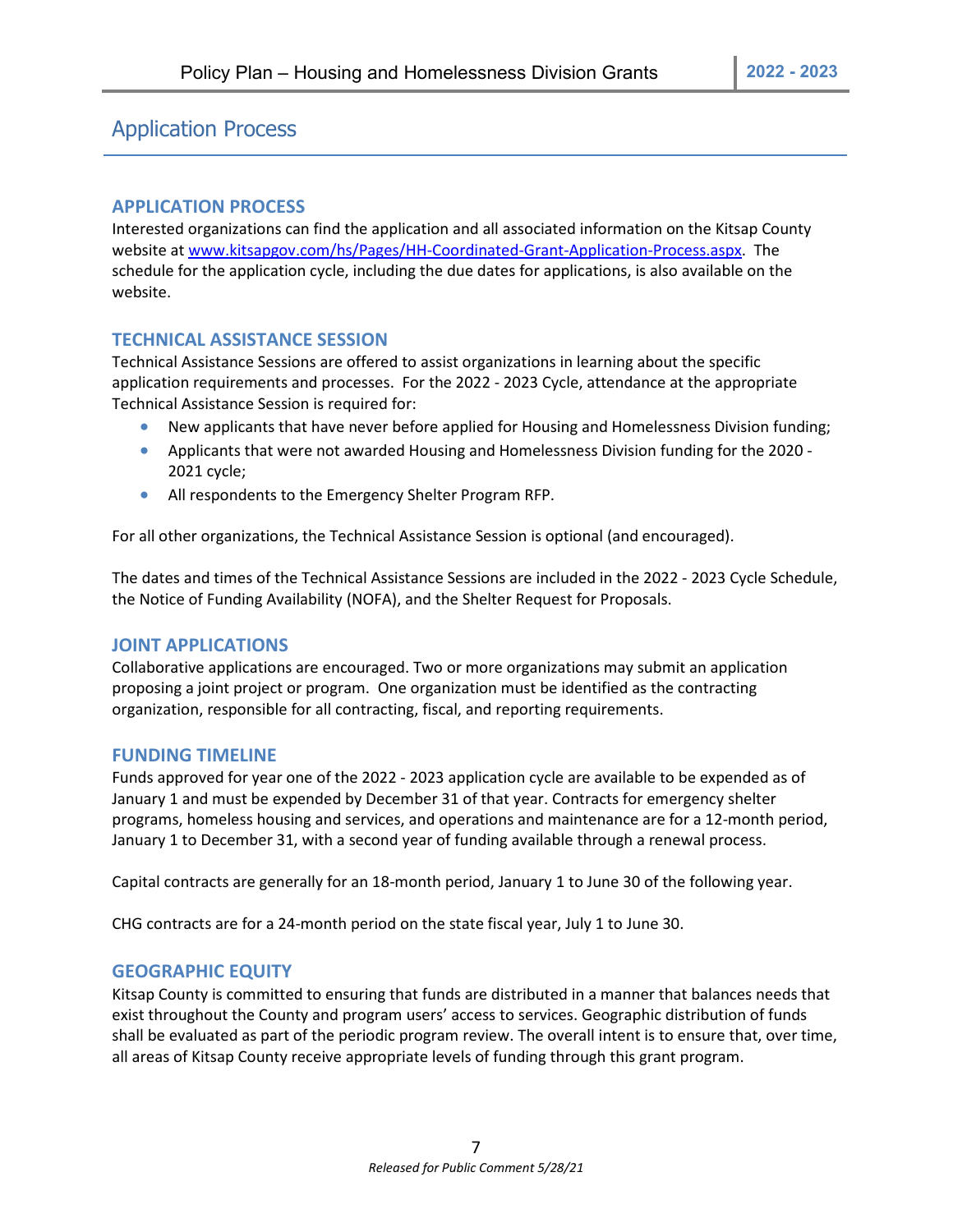Grant Recommendation Committees are directed to consider geographic equity as part of their funding recommendations but are not required to make recommendations for awards based on geographic equity.

## Policies and Regulations for Use of Funds

#### **MONITORING**

The Kitsap County Housing and Homelessness Division monitors all projects for compliance with the funding terms and conditions in the contract(s). On-site monitoring and performance evaluation are generally conducted once per year. In addition, Commerce may perform periodic audits and monitorings.

#### **REPORTING REQUIREMENTS**

Grantees are required to submit quarterly reports and annual reports on funds expended, program activities, program outcomes, and contracted performance measures to the Kitsap County Housing and Homelessness Division.

#### **COORDINATION WITH COORDINATED ENTRY PROGRAM**

Programs receiving grant funding for homeless housing or service provision are required to sign a Partner Agency Agreement and coordinate with Kitsap's coordinated entry program (the Housing Solutions Center of Kitsap County) for client intake, basic assessment, vulnerability scoring, and referrals. In addition, grantees are required to comply with the Housing Solutions Center Partner Agency Guiding Principles pertaining to standards of services for clients.

#### **EXPENDITURE OF FUNDS**

Grant-funded projects should be ready to proceed during the contract period of the awarded funds. Kitsap County expects and monitors for the timely expenditure of allocated funds to projects. Grant funds must be fully spent by the end of the grant contract period. If the funds are not expended during the contract period, they will be retained for re-distribution in a future grant cycle.

#### **WARRANTS FOR USE OF HOUSING**

Capital projects that receive grant funds must remain in use for low-income households for no less than 25 years from the date of the receipt of grant funds. A Warrant for Low-Income Use for 25 years for capital projects is required for applications that are selected for funding.

The SHB 2060 legislation specifies under eligible uses that projects funded for building operations and maintenance costs must be eligible to receive housing trust funds. Applicants selected for funding for these types of funds must submit a Warrant that their project is eligible to receive housing trust funds.

#### **PROCUREMENT**

Organizations using these grant funds to purchase goods or services must have a formalized written procurement procedure in place prior to contracting for any goods or services. The procurement policy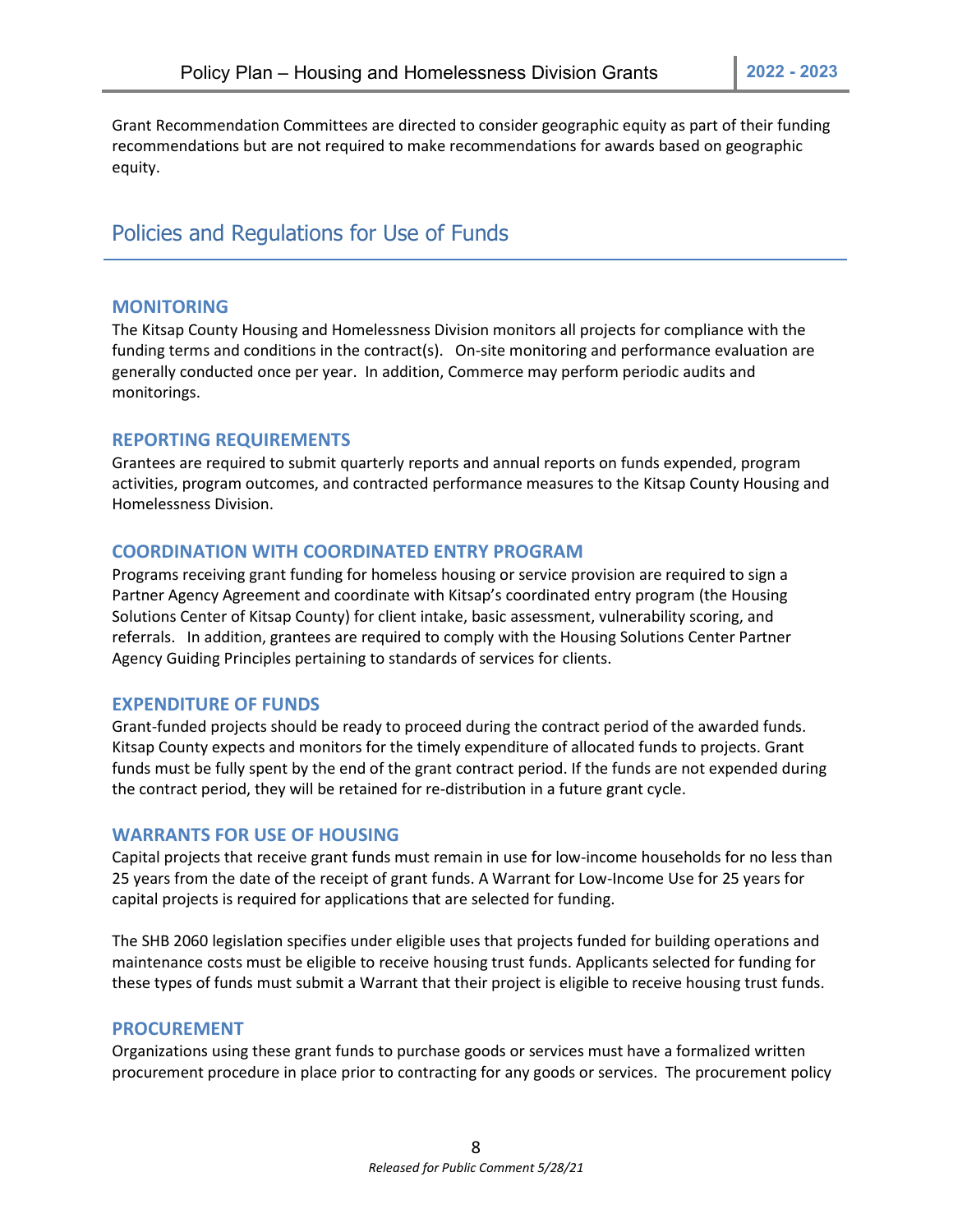must outline the process that the organization follows to purchase goods and services and how it prevents conflicts of interest and fraud in purchasing.

### Administrative Policies

#### **PROGRAM ADMINISTRATION**

The Kitsap County Board of Commissioners sets policy concerning the use of Homeless Housing Grants and Affordable Housing Grants funds and distribution of funding to eligible applicants. The Washington State Department of Commerce sets policy concerning the use and distribution of Consolidated Homeless Grant funds.

Funding for the administration of the grant program is provided from the administrative portion of the surcharge revenues allowable by legislation, administrative funding through the Department of Commerce grants, and a small portion of the Homeless Housing Grant Program funding.

#### **PROGRAM MONITORING AND REPORTING**

The Kitsap County Housing and Homelessness Division prepares and submits all required reports and performance measures to the State, as required by law. Grantee organizations are required to submit data to the Division as requested to complete the reports. Periodically, reports on the use of these grant funds are made to the Kitsap County Board of Commissioners and are available to the public.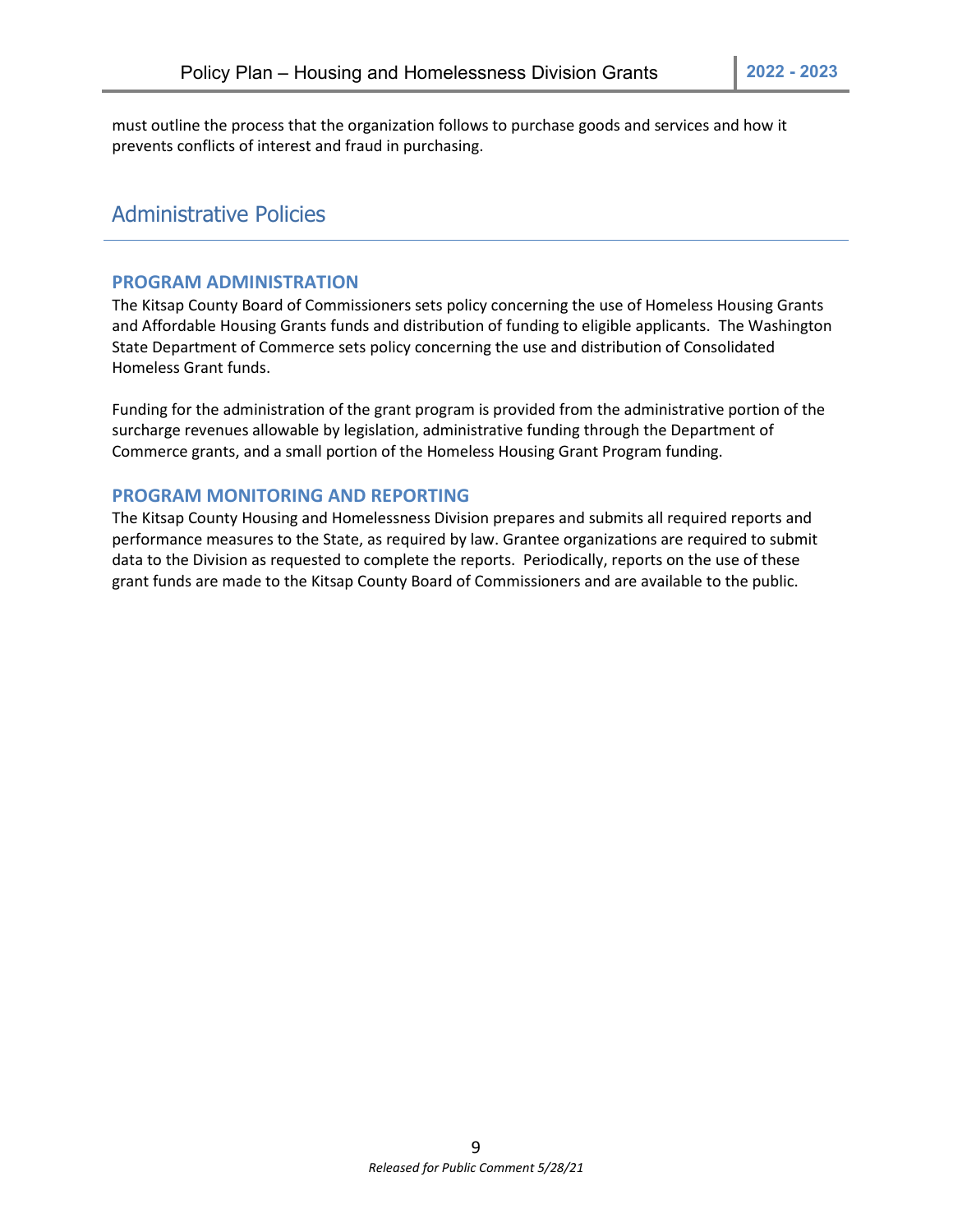## Appendix A

## Citizen Participation Plan

**Updated May 2021**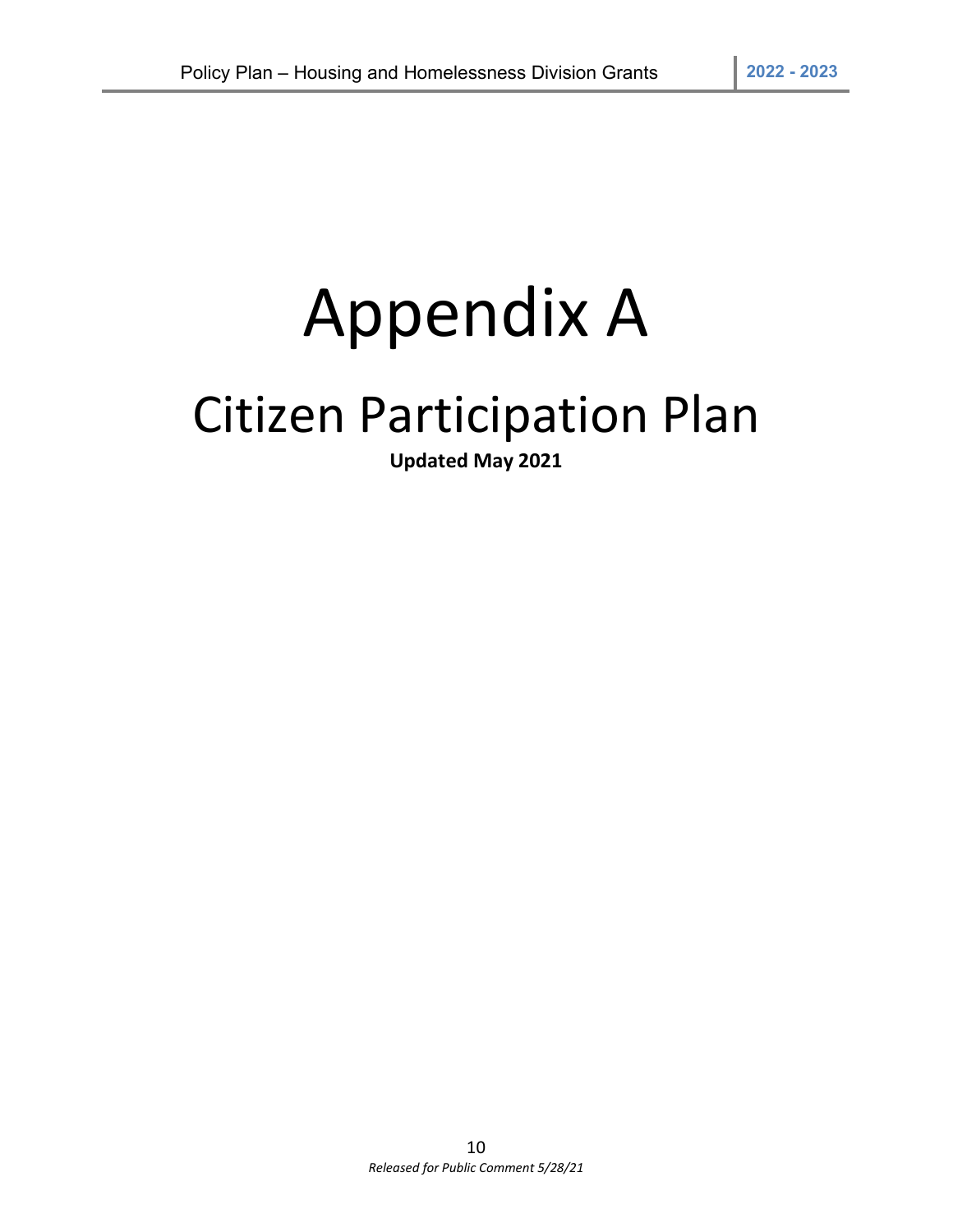## Citizen Participation Plan

#### **INTRODUCTION**

The Homeless Housing Grant Program (HHGP), the Affordable Housing Grant Program (AHGP), the Consolidated Homeless Grant Program (CHG), and the Kitsap County CDBG and HOME Programs are part of the Kitsap Coordinated Grant Application Process.

The County periodically conducts a competitive funding cycle for these grant funds. A Coordinated Grant Application Schedule is published on the County's web site in the spring and the County sends electronic notification to all subscribers. The schedule contains dates for the written comment periods, times and dates for public hearings, and other important dates. This Citizen Participation Plan outlines in detail the funding allocation process and opportunities for citizen involvement.

This process includes separate applications and/or responses to different NOFAs and RFPs, depending on the type of project or program. It includes shared Grant Recommendation Committees (GRCs) and coordinated funding recommendations. Funding recommendations are approved by the Kitsap County Board of Commissioners.

This Citizen Participation Plan is consistent with the Citizen Participation Plan for the CDBG and HOME programs.

#### **PURPOSE**

The purpose of the Citizen Participation Plan and the Grant Recommendation Committees (GRCs) is to provide an on-going mechanism to ensure widespread citizen participation whereby all citizens have an opportunity to fully express their needs and wishes for community improvement.

This plan provides opportunities for representation of all of the citizens of Kitsap County by allowing them to have a voice in the decision-making process and giving them greater power and control over activities taking place within their communities.

#### **ALLOCATION PROCESS / NOTICE OF GRANT AWARDS**

Kitsap County conducts a competitive process to determine allocation of grant funds from the sources listed above. The public is encouraged to participate in the process and its end product – an approved portfolio of funding awards.

#### **A. Policy Plan**

In the spring of each year a notice will be published in the newspaper of record and posted to the County's website to provide an opportunity for comment on the Policy Plan. This notice will begin a 15-day comment period and include the date and time of public hearings to take citizen comments.

Notifications will be available to any agency or organization who signs up on the Kitsap County website to receive automatic notices about the Coordinated Grant Process. To sign up, go to: [http://www.kitsapgov.com](http://www.kitsapgov.com/hs/housing) and at the very bottom of the page click on the link "NEWS SIGN UP". This link will take you to the Kitsap County Electronic Notification System where you can sign up to receive text or email updates.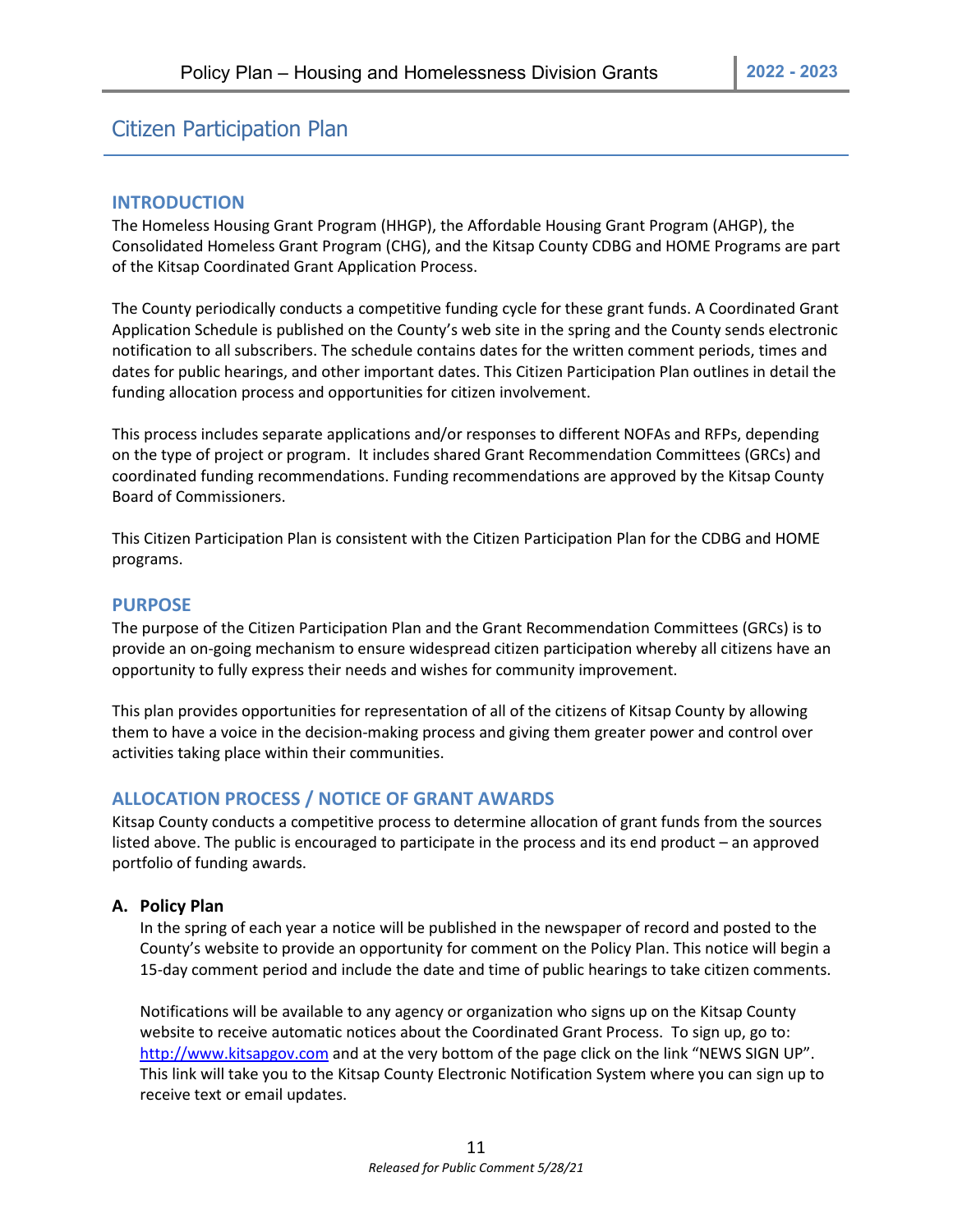At the conclusion of the public comment period, the Kitsap County Board of Commissioners will approve the Policy Plan. Upon approval of the Policy Plan, information about the funding processes and technical assistance will be available from:

Housing and Homelessness Division Kitsap County Department of Human Services 345 6<sup>th</sup> Street, Suite 400, Bremerton, WA 98337 <https://www.kitsapgov.com/hs/Pages/HH-Housing-and-Homelessness-Landing.aspx> <https://www.kitsapgov.com/hs/Pages/HH-Coordinated-Grant-Application-Process.aspx> or by contacting staff: Kirsten Jewell[, kjewell@co.kitsap.wa.us,](mailto:kjewell@co.kitsap.wa.us) 360-337-7286

#### **B. Requests for Proposals and Notice of Funding Availability**

For emergency shelter programs awards, a separate Request for Proposals (RFP) will be posted to the County's web site and electronic notification sent to subscribers. The RFP will include the response schedule, respondent eligibility, estimated funds available, response format and access, deadlines for submission, response review and rating process, and information on funding awards and contracting. Responses to this RFP will be submitted electronically through FluidReview.

For other homeless services funding, a separate Notice of Funding Availability (NOFA) will be posted to the County's web site and electronic notification sent to subscribers. The NOFA includes the application schedule, eligible applicants, estimated funds available, application access and deadlines for submission, application review and rating process, funding awards, and contracting information. Applications must be submitted electronically through the appropriate online portal and require access to the internet.

NOFA and RFP Response forms and applications will be made available in a format accessible to persons with disabilities and persons with Limited English Proficiency upon request.

Application instructions and due dates are included in the Requests for Proposals (RFPs) and in the Notice of Funding Availability (NOFA).

For CHG funding, separate Requests for Proposals (RFPs) will be posted to the County's web site and electronic notification sent to subscribers. The RFPs will include the timeline for submissions, respondent eligibility, estimated funds available, response format and access, deadlines for submission, response review and rating process, and information on funding awards and contracting. These RFPs will use the county procurement system and be submitted through the Kitsap County Purchasing Office. *[Note: this process will not be used for CHG funding for the 2021 – 2023 contracting period.]*

#### **C. Technical Assistance**

Technical assistance sessions will be held for those interested in applying for funding. During the sessions, staff will provide information to citizens concerning who can apply for funds, funds expected to be available, the range of activities that may be undertaken, priorities for funding, application submission requirements, the application deadline, and how decisions concerning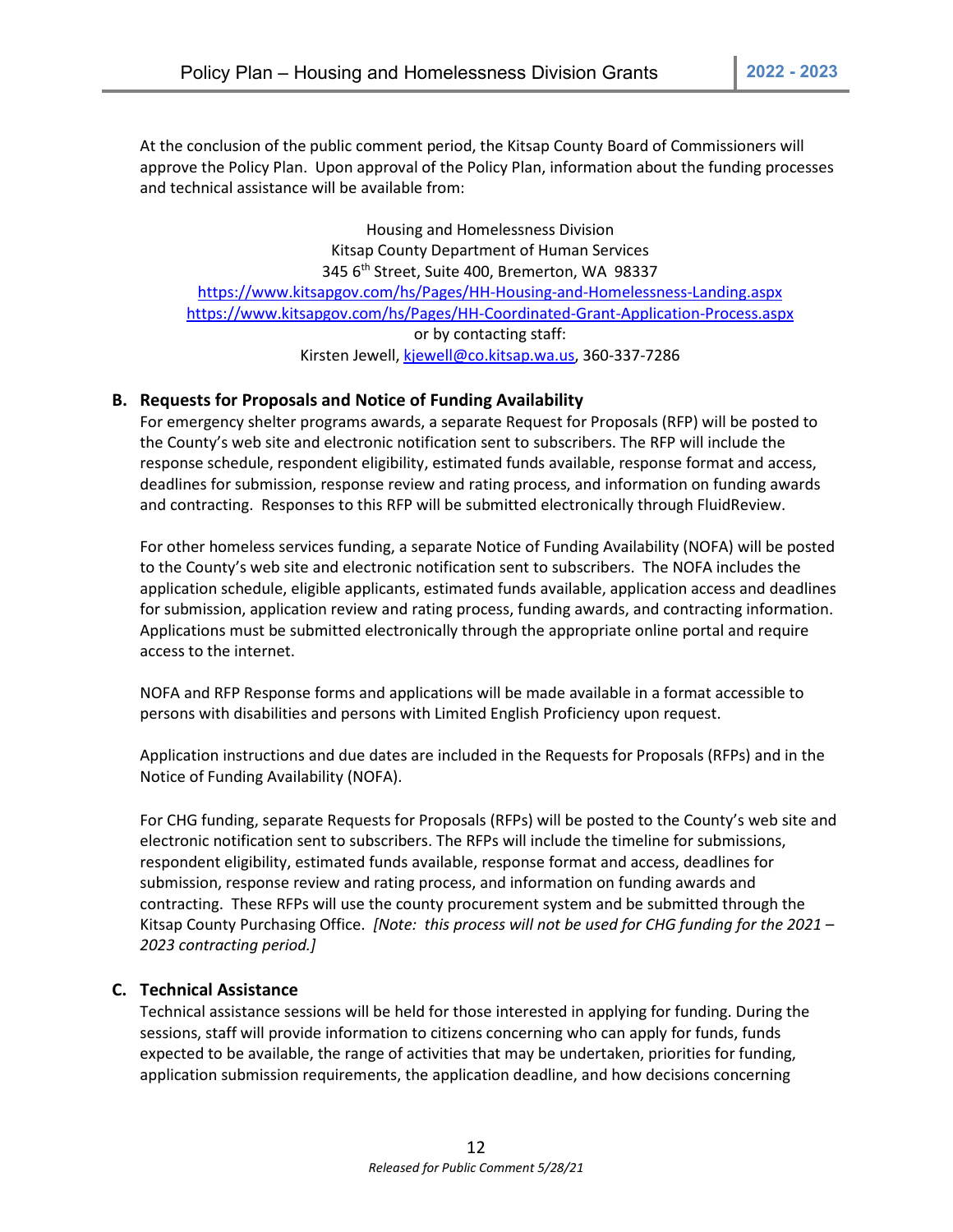funding will be made. The date and time of the technical assistance sessions will be published in the NOFA and RFP and included in the schedules posted on the web site.

Organizations who have never made an application or who did not receive funding for 2020 or who are responding to the RFP for emergency shelters are **required** to attend the appropriate Technical Assistance session; attendance for all other organizations is optional but encouraged.

In addition to the Technical Assistance described above, Kitsap County Housing and Homelessness Division staff are also available by appointment for one-on-one Technical Assistance to provide guidance to citizens and organizations regarding specific project considerations. At any time, any citizen may contact Kitsap County Housing and Homelessness Division staff for technical assistance or general information in relation to programs described in this Plan. The staff will help citizens understand HHGP, AHGP, and CHG funded programs, the procedures for submitting proposals, the Citizen Participation Plan, and other program requirements so they can effectively participate in the funding process.

#### **D. RFP Responses and NOFA Application Submittal**

Emergency Shelter program RFP responses and competitive homeless housing and services NOFA applications must be submitted electronically through the county's online portal.

Responses to the CHG-funded programs will use the Kitsap County procurement process and be submitted to the Kitsap County Purchasing Office. *[Note: this process will not be used for CHG funding for the 2021 – 2023 contracting period.]*

All required questions and attachments for responses/applications must be completed and submitted by the stated deadline in order to be considered for funding.

#### **E. RFP Responses/Application Review and Rating Process**

Emergency Shelter RFP responses will be reviewed, ranked, and scored using specific criteria that is outlined in the RFP. Interviews of these respondents is not anticipated, but Kitsap County reserves the right to interview respondents if necessary.

For the Emergency Shelter RFP, it is anticipated that multiple organizations will be selected to contract with Kitsap County. These contracts will use a performance-based contracting model.

A single respondent for each of the CHG-funded RFPs will be selected to contract with Kitsap County. *[Note: this process will not be used for CHG funding for the 2021 – 2023 contracting period.]*

Competitive NOFA applications will go through a multi-stage review process.

- Stage 1 is a risk assessment and application review, utilizing specific criteria to determine if the applicant and proposed projects are eligible and the agency has the required organizational and fiscal capacity. IF an application is found not eligible, then the applicant will be notified via email that their project is not eligible and the reason why.
- Stage 2 includes a scoring process by citizen reviewers and staff. It also includes interviews.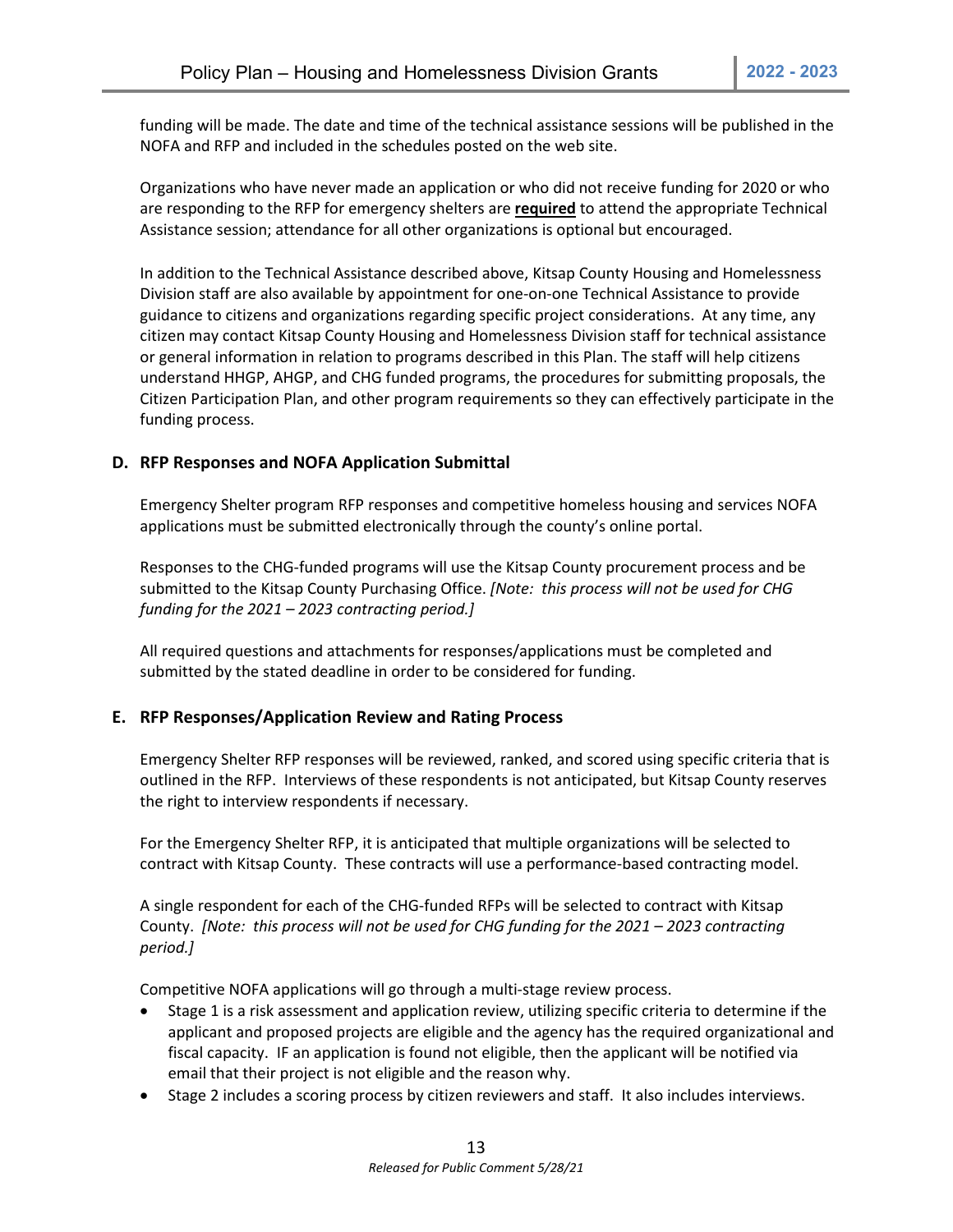• Stage 3 includes development of funding award recommendations by the citizen review committee, and final approval by the Board of County Commissioners.

The review process for each stage is detailed below.

#### **Stage 1: Risk Assessment and Project Review**

- 1. Applications are first reviewed for eligibility using the following criteria:
	- a. Applicant organization and proposed program or project is eligible for the source of funds;
	- b. Applicant has the organizational and management capacity to carry out the proposed project;
	- c. Applicant has sufficient financial capacity;
	- d. Project or program meets a priority AND strategy identified in the Kitsap Homeless Crisis Response and Housing Plan; and
	- e. Applicant can demonstrate a positive history of performance with prior grant funds.

If an application is determined to be ineligible or does not pass the risk assessment, the applicant will be notified by email.

#### **Stage 2: Application Review and Interviews**

Following Stage 1, applications are reviewed and scored and applicants are interviewed.

- 1. Staff and Grant Recommendation Committee members (see below for description of GRC role) review and score the project/program application utilizing specific scoring criteria such as project/program soundness, community need, project/program impact, and fund source priorities.
- 2. Grant Recommendation Committee (GRC) members will hold interviews for all competitive grant applications. Applicants will have the opportunity to present their project and the GRC will have an opportunity to ask questions. Interview length will depend on application type:
	- a. Homeless Housing/Services and Operations and Maintenance applications will be 20-minute interviews, including a 10-minute agency presentation and 10-minute Q&A period.
	- b. Homeless Capital applications will be 35-minute interviews, including a 15-minute agency presentation and 20-minute Q&A period.

#### **Stage 3: Funding Awards**

The funding recommendations go through a multi-step process, prior to finalizing the award amount.

- 1. **Grant Recommendation Committee (GRC)**  All applications will have a final score comprised of the staff application review score, GRC application review score, and GRC interview score. The GRC will use the finalized score of the applications to assist in developing funding recommendations and contingencies.
- 2. **Kitsap County Board of Commissioners (BoCC)** The Board receives the recommendations from the Grant Recommendation Committees, holds a public comment period and a public hearing, and approves final awards and contingencies.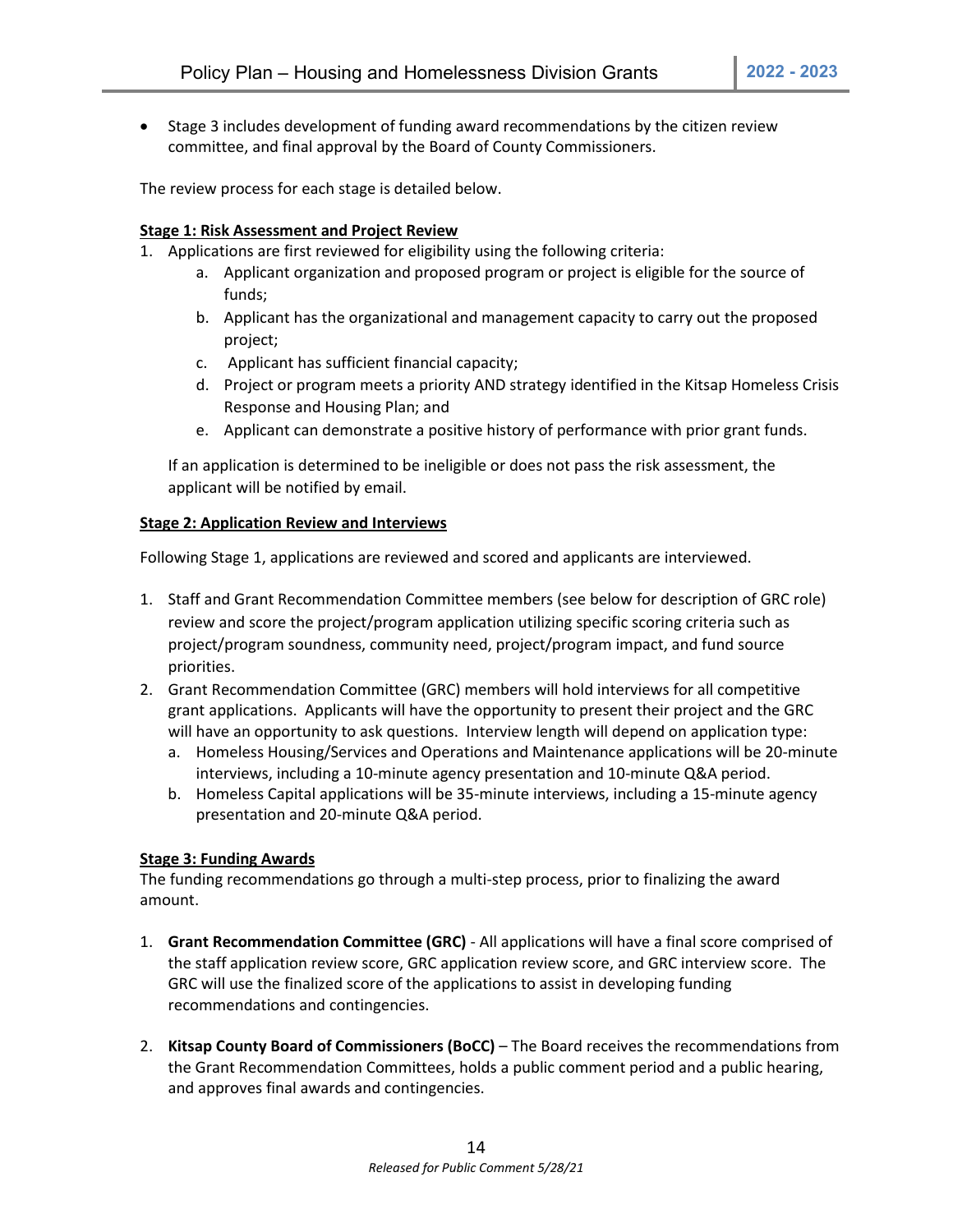3. **Final Awards and Contracts** – Funding recommendations are made based on estimated funds. Once the actual amounts are known for each fund type, grant awards will be adjusted based on the contingency set by the GRCs and approved by the Board of Commissioners.

#### **F. Grant Recommendation Committee**

There are two Grant Recommendation Committees (GRCs):

- The Services GRC reviews applications for homeless services, rental assistance, and all homeless projects. This same committee also reviews applications for the CDBG Services grants.
- The Capital GRC reviews Affordable Housing and Economic Development GRC applications, which include capital housing, economic development, and CHDO operating assistance for the CDBG/HOME program.

Both GRCs play an integral role in the allocation of CDBG and HOME federal funds, HHGP, and AHGP funds according to the needs of the community. While all GRC members must be well-versed in the needs of the community and be willing to participate in all the activities relevant to the GRCs, each individual GRC seeks members who demonstrate specific skills and experience.

- The Services GRC seeks members who have experience in one or more of the following capacities: background working with non-profit community service providers as an employee, volunteer, board member or consumer; background with homeless programs; grant experience, project management, compliance monitoring and/or practical experience with HUD regulations.
- The Capital GRC seeks members who have experience in one or more of the following areas: affordable housing; construction or project management; mortgage lending; housing development; economic development; real estate; or architecture.

Each GRC will be comprised of up to 8 members as follows:

- Four members appointed by Kitsap County Commissioners, including members representing North Kitsap, Central Kitsap, South Kitsap, and an At-Large position.
- Four members, one each appointed by the cities of Bremerton, Bainbridge Island, Port Orchard, and Poulsbo.

GRC members are appointed to serve a two-year term by each jurisdiction and can be reappointed to serve successive terms and/or additional terms.

#### **G. Conflict of Interest**

a. No member of the GRC shall be beneficially interested, directly or indirectly, in any grant applications which may be made by, though, or under the recommendation of the GRC, in whole or in part, or which may be made for the benefit of his or her office, or accept, directly or indirectly, any compensation, gratuity or reward in connection with such contract from any other person beneficially interested therein (from RCW 42.23.030)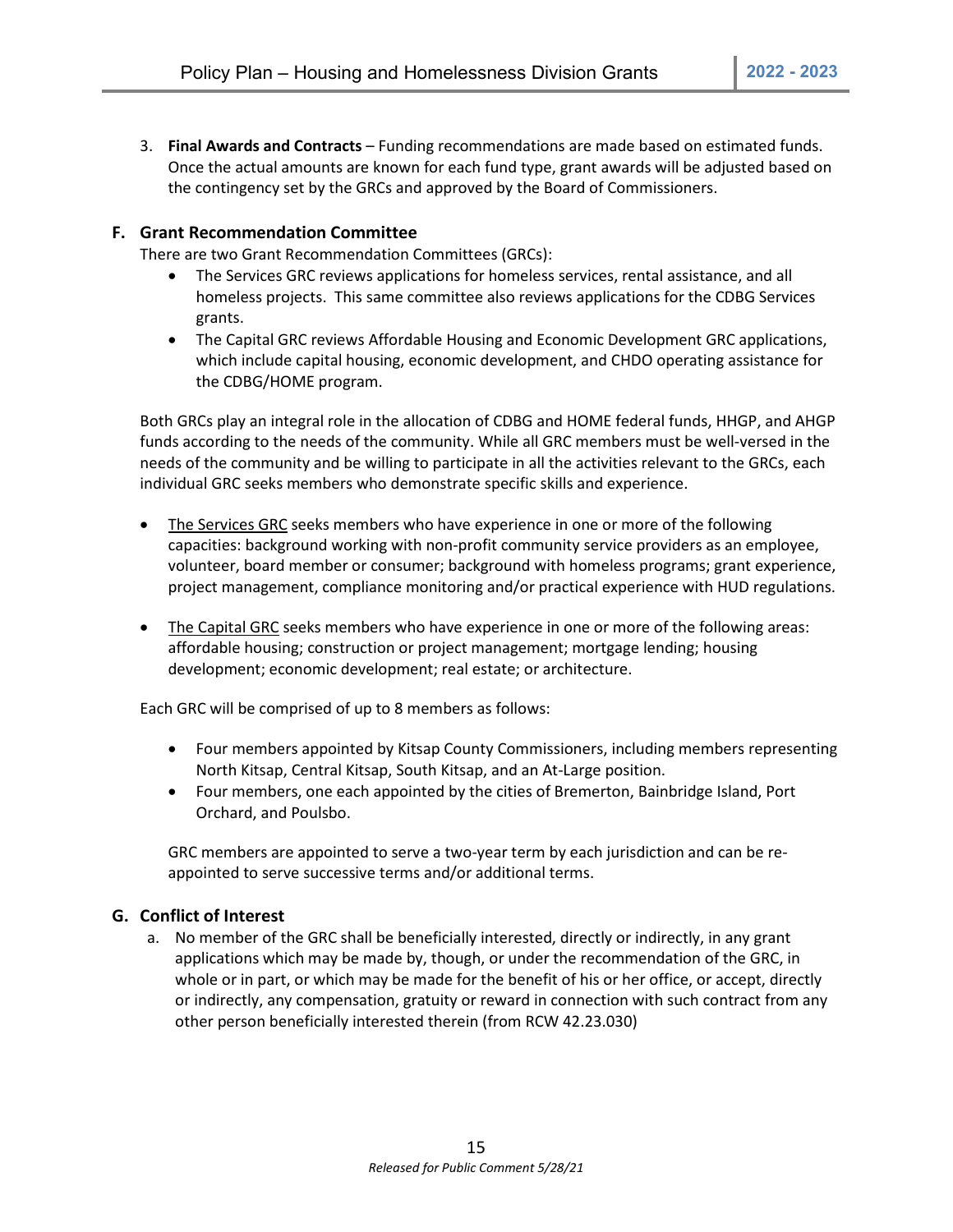- b. No member of the GRC shall engage in any activity, including participation in the selection, award, or administration of a grant award or contract if a conflict of interest, real or apparent, exists.
- c. Additional information on Remote Interest and Potential Bias by Prior Association can be found in the full Conflict of Interest Policy under Appendix C.

#### **H. Funding Recommendations & Notice of Grant Awards**

Organizations submitting RFP responses will be notified of the successful respondent(s). Competitive NOFA applicants will be notified whether or not the GRC has recommended their application for funding. The notification will include the date, time, and place of the public hearings, during which the recommendations will be considered by the Kitsap County Board of Commissioners.

All projects approved for funding will be included in the Notice of Grant Awards. A summary of each Notice of Grant Awards will be published on the Kitsap County website. The summaries will describe the contents and purpose of the Notice of Grant Awards and will include a list of locations where copies of the entire Notice of Grant Awards may be examined. Citizens will be provided a period of at least 30 days to review and comment on the plans. Comments or views of citizens will be considered at the public hearing.

#### **PUBLIC HEARINGS**

Public hearings are held in order to obtain the public's view and to provide the public with the County's responses to public questions and proposals. A public hearing is held in the Spring for the adoption of the next Policy Plan. A second hearing is held in the Fall to review the proposed use of funds before the Kitsap County Board of Commissioners makes the grant awards.

Notification of the public hearings and of the comment periods will be published in the newspaper of record and will afford citizens, public agencies, and other interested parties a reasonable opportunity to examine the proposed plans and to submit comments.

Public hearings will be held during the regular meeting of the Kitsap County Board of Commissioners. Typically these are held in the Commissioners Chambers of the Kitsap County Administrative Building in Port Orchard. However, occasionally a Commissioners meeting is held in a publicized alternative location or via an electronic platform. These meeting times, locations, and agendas can be obtained at [http://www.kitsapgov.com,](http://www.kitsapgov.com/) by clicking on the Commissioner Meeting Agendas link.

#### **PUBLIC COMMENTS**

Interested persons may submit comments in writing during the public comment periods, or orally at the public hearings. Written comments should be directed to:

> Housing and Homelessness Division Kitsap County, Department of Human Services 345 6th Street, Suite 400 Bremerton, WA 98342 [kjewell@co.kitsap.wa.us](mailto:kjewell@co.kitsap.wa.us)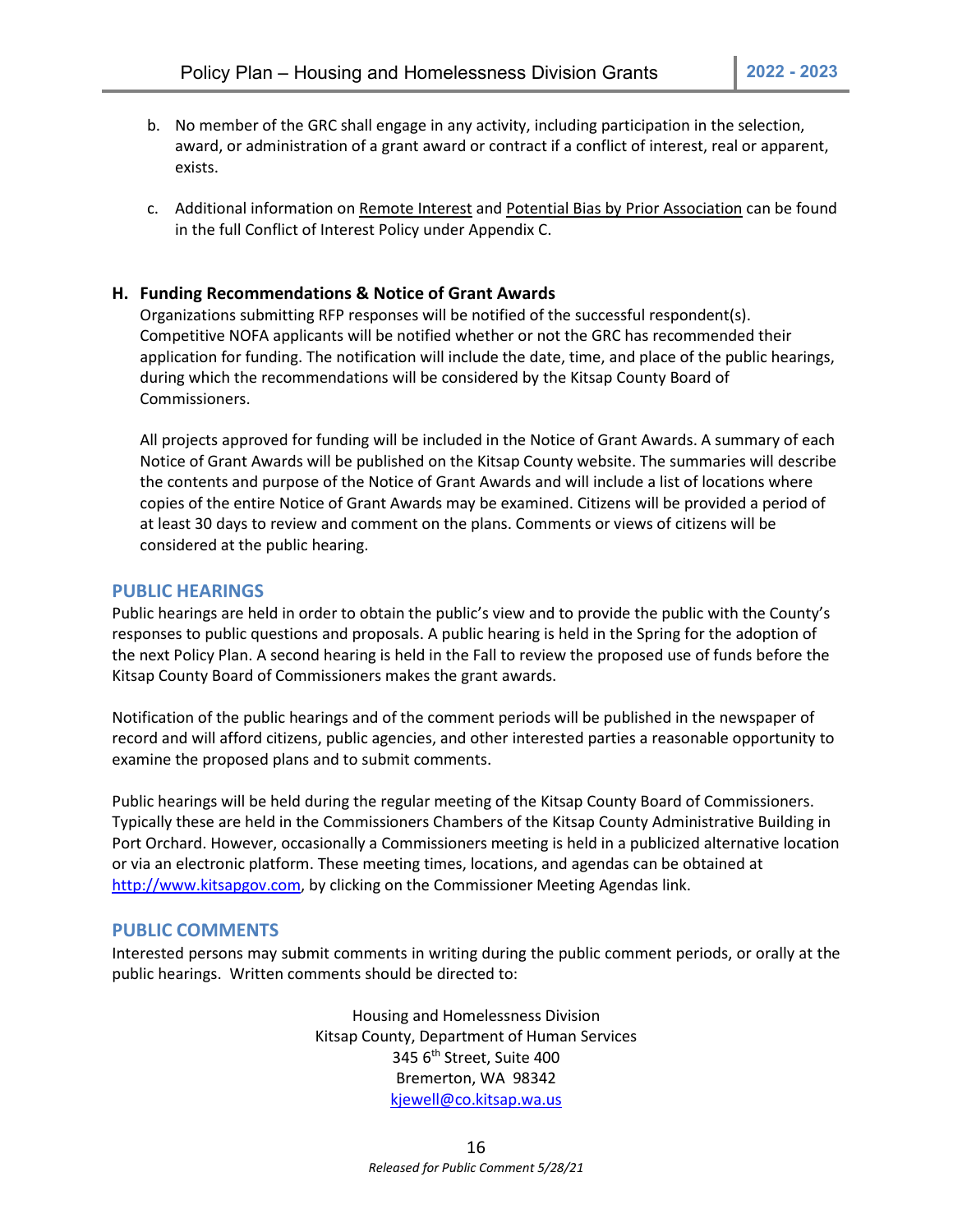#### **COMPLAINTS**

All written citizen complaints will be referred to the appropriate person(s) or agencies for action. Under normal circumstances Housing and Homelessness Division staff will respond to the person making the complaint within 15 days. All complaints and responses will be kept on file.

#### **RESOURCES**

**Newspaper of Record:** Notification will be placed in the following newspaper under Legal Notices at least ten days before a public meeting is held concerning a program described in this plan:

#### **The Kitsap Sun** *or* **Kitsap Newspaper Group**

*(Kitsap County selects the Newspaper of Record each June)*

Notices may also be published on the Kitsap County website:

<https://www.kitsapgov.com/hs/Pages/HH-Coordinated-Grant-Application-Process.aspx> <https://www.kitsapgov.com/hs/Pages/HH-Housing-and-Homelessness-Landing.aspx>

The notice will indicate when and where the public meeting will be held. Meetings are generally held at the following location:

> Kitsap County Administrative Building, Commissioners Chambers 614 Division Street Port Orchard, WA 98366

The Kitsap County Housing and Homelessness Division utilizes Kitsap County's electronic notification system. Interested parties may sign up to receive email and text message updates on Kitsap Coordinated Grant Application activities. Go to [www.kitsapgov.com](http://www.kitsapgov.com/) and click on the button on the bottom right of the page that says **"NEWS SIGN UP"**.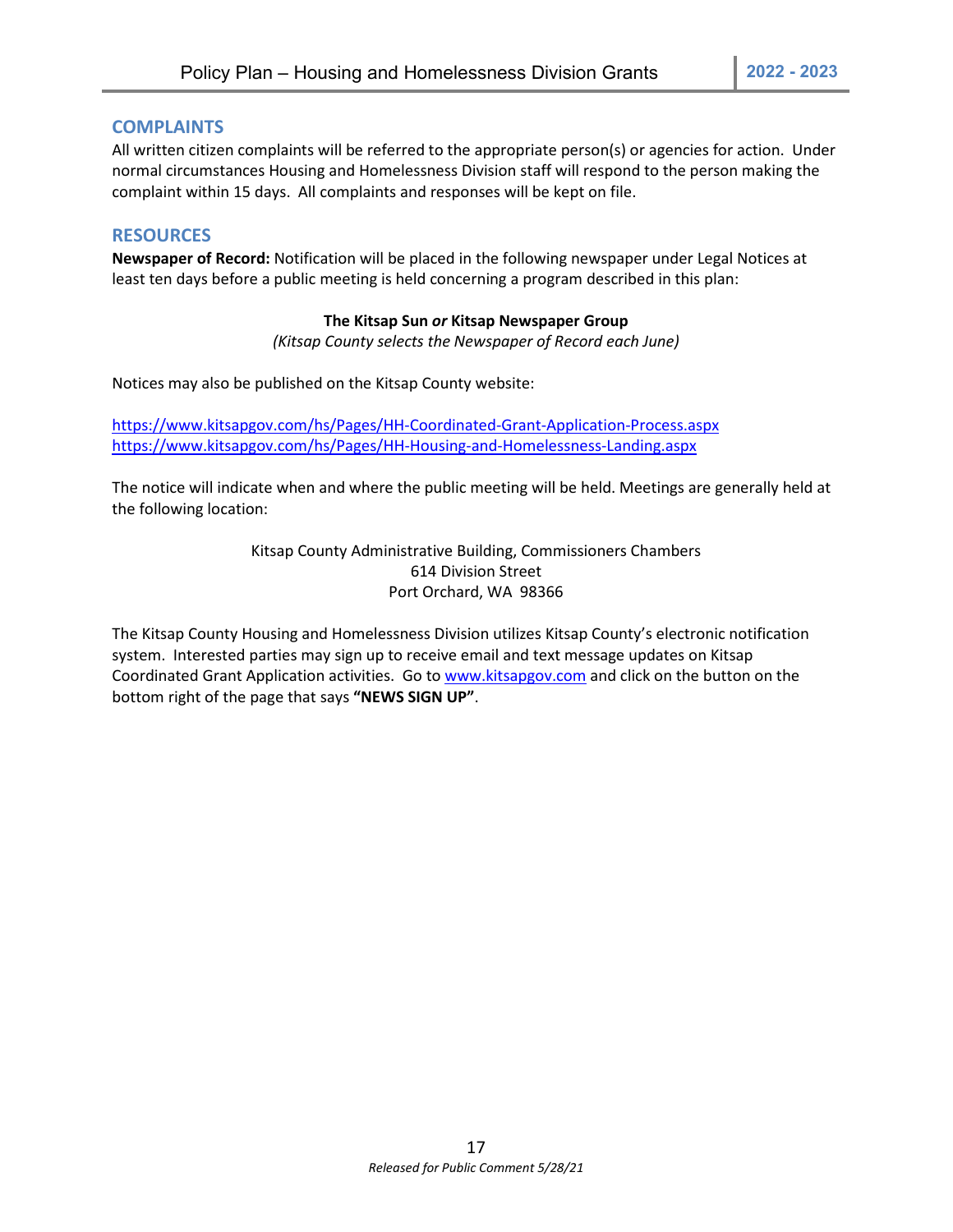# Appendix B Acronyms & Glossary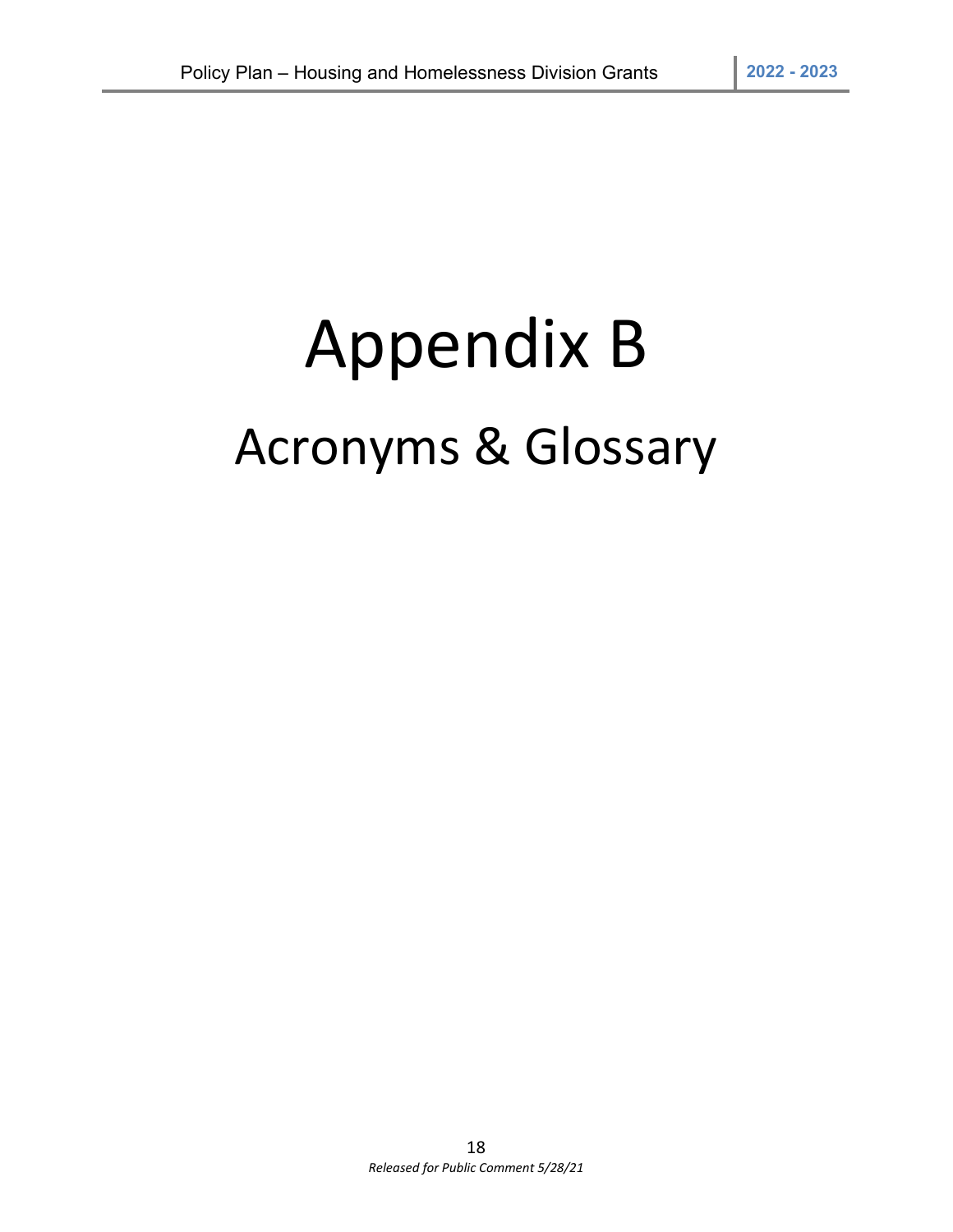## Acronyms

**AHGP.** Affordable Housing Grant Program

**BoCC.** Kitsap County Board of Commissioners

**CDBG.** Community Development Block Grant

**CHG.** Consolidated Homeless Grant

**GRC.** Grant Recommendation Committee

**HB.** House Bill (of the Washington State legislature)

**HHGP.** Homeless Housing Grant Program

**HMIS.** Homeless Management Information System

**HOME.** Although capitalized, this is not an acronym.

**HUD.** U.S. Department of Housing and Urban Development

**IRS.** U.S. Internal Revenue Service

**KHHC.** Kitsap Housing and Homelessness Coalition

**NOFA.** Notice of Funding Available

**WA.** State of Washington

**WA Commerce.** Washington State Department of Commerce.

## **Definitions**

**Administrative Expenses.** Those expenses directly associated with the recipient's administration of a project or program, such as salaries, supplies, equipment, accounting, phones, audits, benefits, travel, and indirect costs.

**Affordability.** Affordability is achieved when a household's rent or mortgage payment, plus utilities, does not exceed 30% of the monthly income for the targeted income group as adjusted for household size.

**Cash Flow.** Gross income minus vacancy rate, operating expenses, reserves, debt service, and taxes.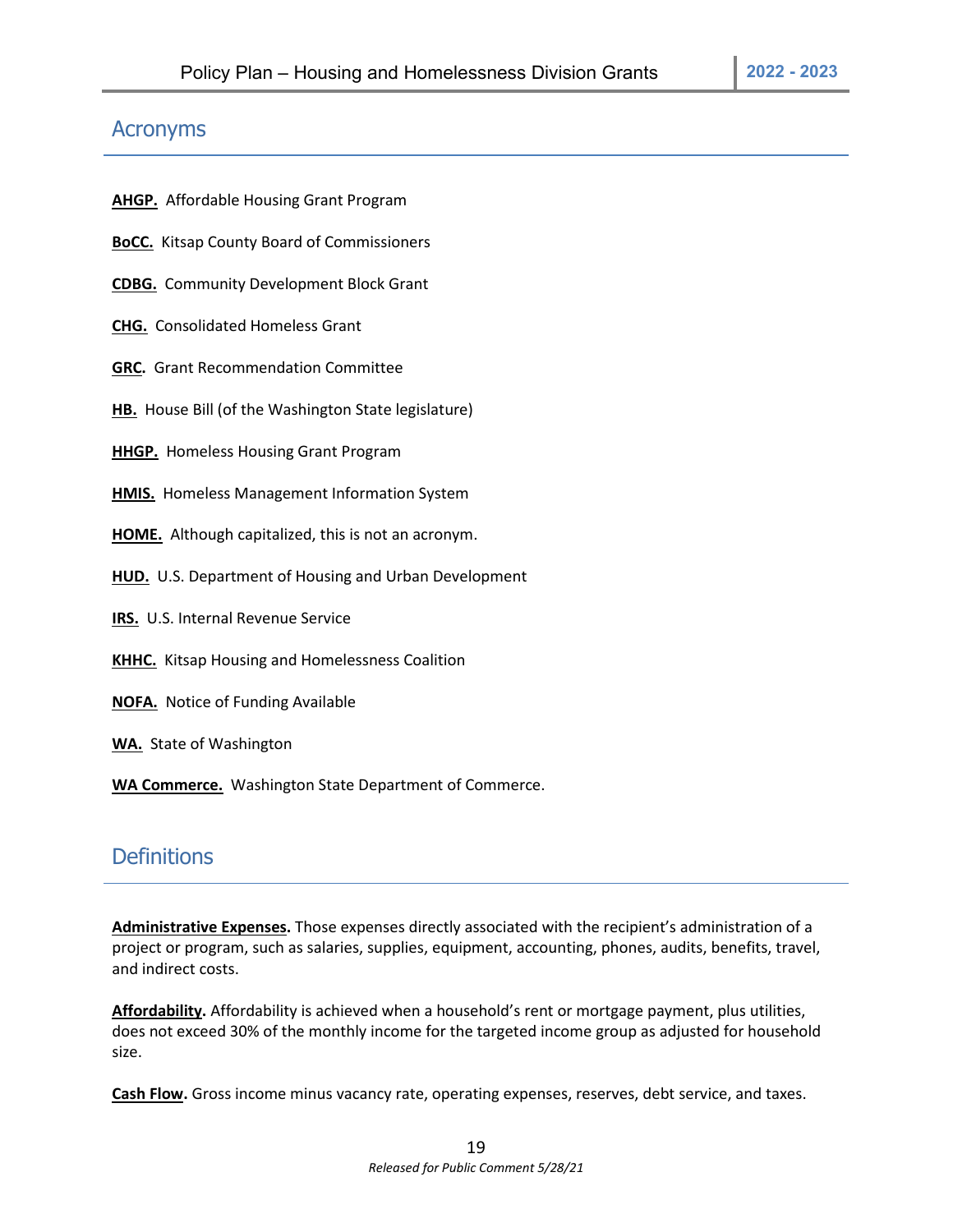**Grant Recommendation Committee (GRC).** A group of eight citizens meeting specific qualifications, who develop funding recommendations for approval by the Kitsap Board of County Commissioners.

**Citizen Participation Plan:** This plan is prepared to facilitate and encourage public participation and involvement in the Housing and Homelessness Grant Program.

**Committed Funds.** Funds committed to a project by a project funding source. The award amount, terms and uses of the committed funds are documented in a letter to the applicant. A copy of this award letter is included with the application.

**Conditional Funds.** Funds committed, with conditions, to a project by a project funding source. The conditions of the commitment, amount, terms, and uses are documented in a letter to the applicant. A copy of the letter is included with the application.

**Consultant Fees.** Fees paid to a third party developer consultant for costs associated with implementation of a project.

**Homeless Housing Grant Program (HHGP).** The local grant program established by WA State legislation, House Bill 2163, and subsequently amended by various other legislative bills. This grant program has also been referred to in the past as "2163 Program," "Homeless Housing Assistance Act Grant Program," and "HHAA."

**Homelessness.** The Kitsap Homeless Housing Plan defines this as: an individual or family who is not able to acquire and maintain permanent, safe, affordable, and decent housing.

**Homeless Housing.** Various types of homeless housing are defined as follows in the Kitsap Homeless Housing Plan:

Emergency Shelter – Different shelter types include night-by-night stays or continuous stays at no cost. Continuous stay shelters include case management to assist in the development of individualized Housing Stability Plans and connection with supportive services such as job search assistance, child care, financial counseling, etc. Enhanced shelters offer a wider array of on-site supportive services.

Transitional or Supportive Housing – Allows a stay of 1-2 years with rent typically set at 30% of client's income. Supportive services are included to prepare individuals to obtain housing and live self-sufficiently.

Permanent Supportive Housing – Permanent housing offered at below market rates that can serve particular populations in need of ongoing supportive services and assistance, such people with mental health issues, people who are developmentally disabled, those with chronic substance use disorgers, or others with special needs.

Supportive Services – Services, other than providing physical housing, that assist an individual or household to remove barriers to acquiring and maintaining housing.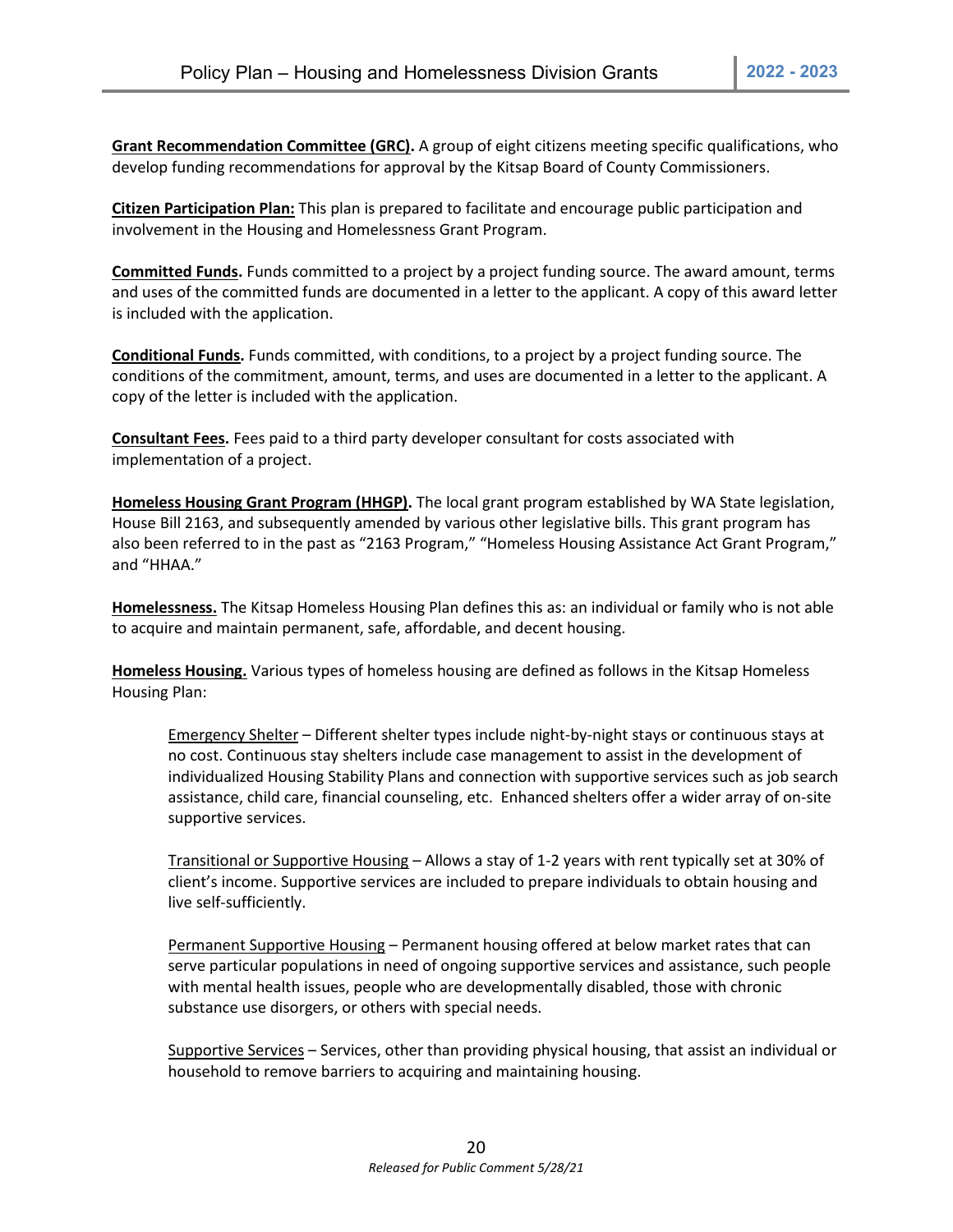Community Land Trust – An affordable housing program wherein a nonprofit community land trust acquires and holds land, on behalf of the community, and leases it to individuals who own buildings on the land, thereby maintaining affordable housing.

**Interlocal Agreement.** Agreements made to ensure the cooperation of units of local government which form consortiums for the purpose of obtaining funding.

**Low- and Moderate-Income Households (LMI):** These are households earning less than 80% of the area median income (AMI). They are broken down into the following income designations:

- **Extremely Low-Income:** households with incomes less than 30% of the area median family income adjusted for household size.
- **Low-Income:** households with incomes between 31% and 50% of the area median income, adjusted for household size.
- **Moderate-Income:** households with incomes between 51% and 80% of the area median income, adjusted for household size.

**Low- and Moderate-Income Area Neighborhood (LMA):** In general, this is defined as census tracts or block groups where a minimum of 51% of the residents have low or moderate incomes (i.e. not exceeding 80% of the area median income).

**Median Family Income:** HUD releases income limits annually for its programs. Income limits are calculated using American Community Survey and Census data. Data for Kitsap County is based on the Bremerton-Silverdale Metropolitan Statistical Area (MSA). Incomes are indexed by household size.

**Operating Support:** Financial assistance used to supplement the day-to-day operations of a project.

**Program:** An ongoing set of services that are provided to clients in order to achieve specific results. A program may also include the provision of housing.

**Program Year:** The program year for the HHGP and AHGP programs is January 1 through December 31, which is the same as the County's fiscal year. CHG contracts may run on a calendar year, or the state fiscal year (July  $1 -$  June 30).

**Project**: A specific time-limited set of tasks to be executed within certain cost constraints and other defined parameters.

**Project Management.** Costs directly related to managing the project to the point of completion normally paid to a third party.

**Project Soundness.** The feasibility, sensibility, and effectiveness of the project to meet a defined community need and the organizational strength and capacity to bring the project to completion.

**Proposed Funds.** Funds which have been or will be requested from a potential project funding source.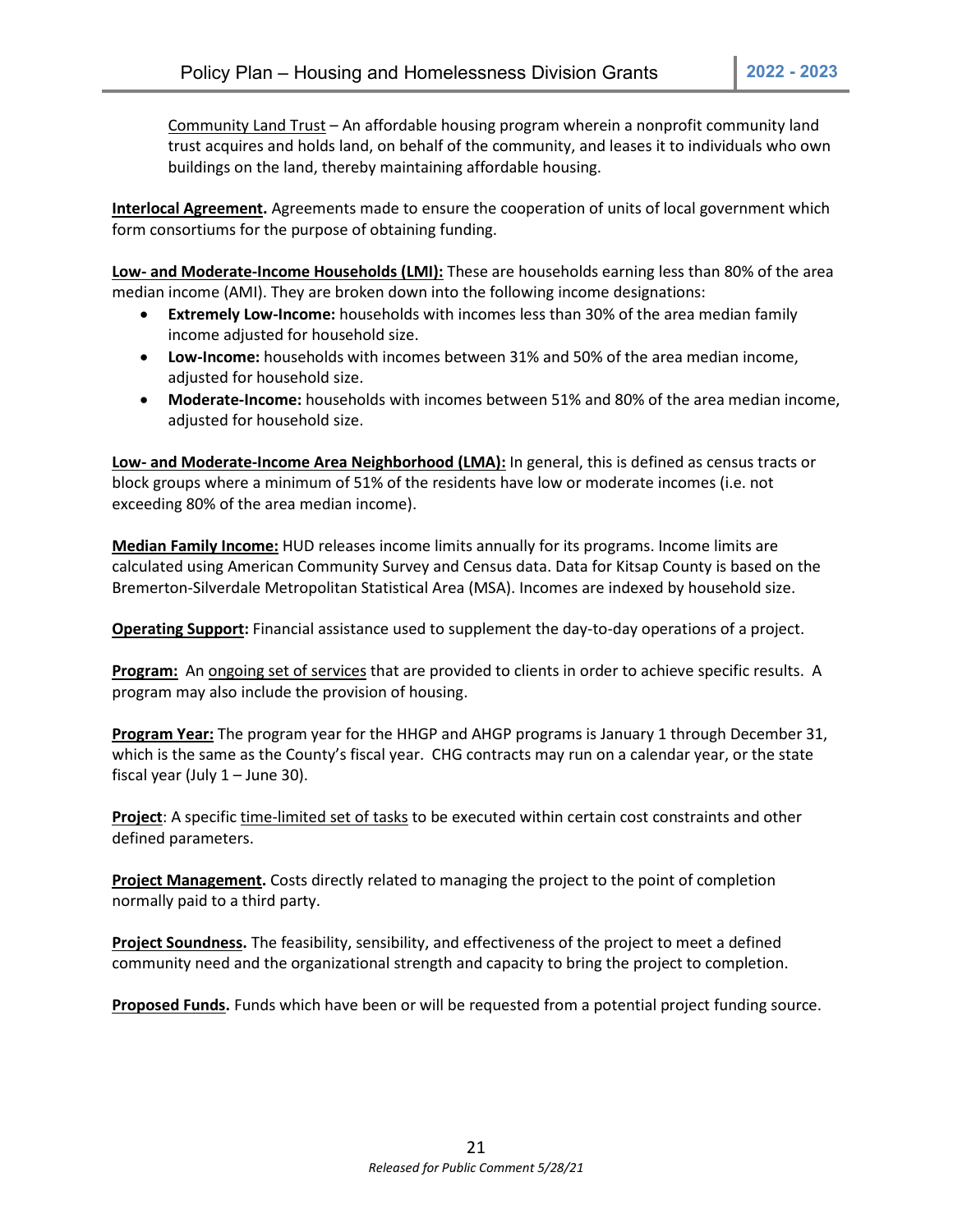# Appendix C Conflict of Interest Policy

Kitsap Coordinated Grant Application Process Conflict of Interest Policy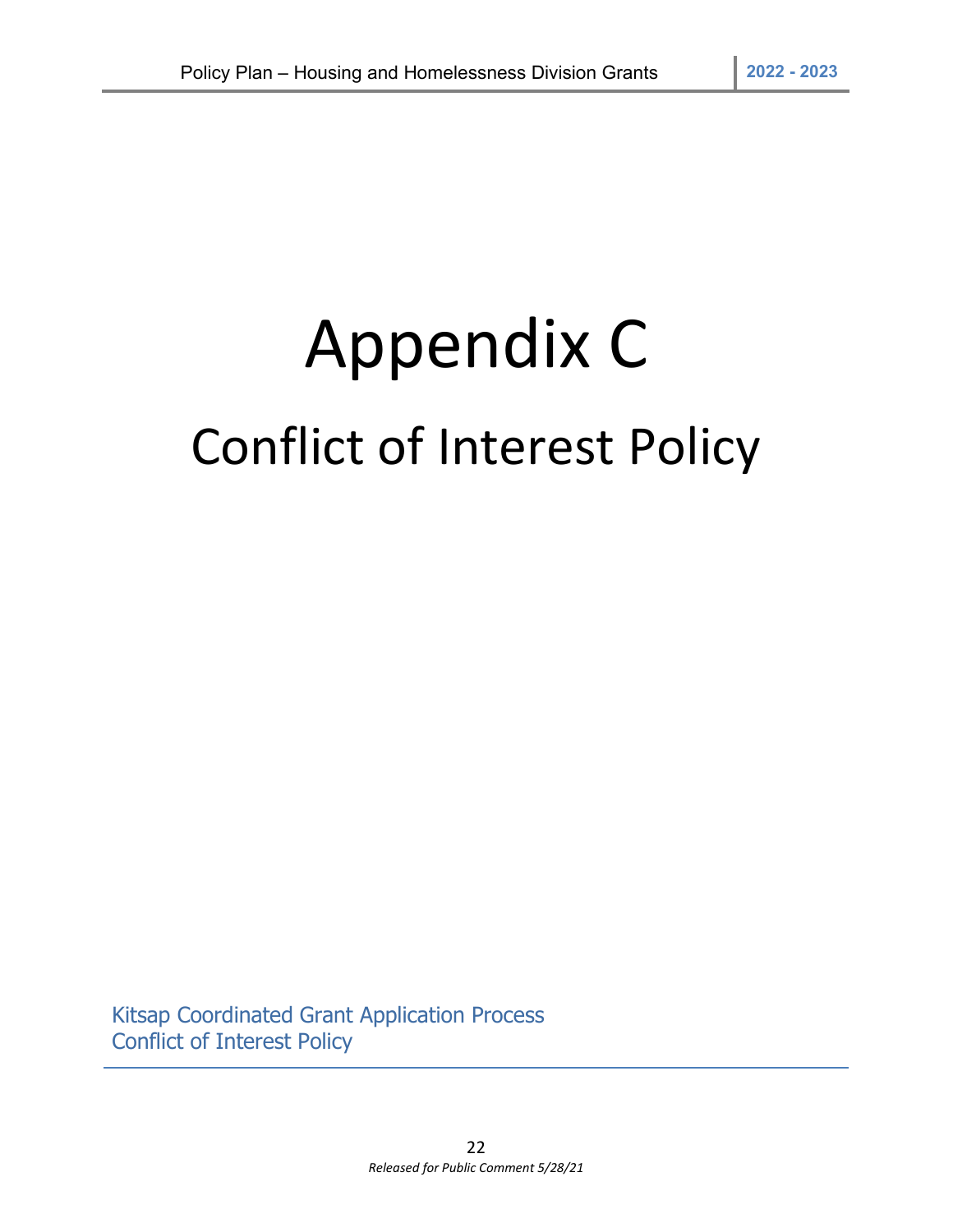From time to time, community volunteers who are appointed to the Grant Recommendation Committees (GRC) have prior experience with one of the applicants or programs requesting grant funding. The following guidelines are intended to clarify what should happen in these cases to avoid real or perceived conflict of interest.

- 1) Conflict of Interest:
	- a. No member of the GRC shall be beneficially interested, directly or indirectly, in any grant applications which may be made by, though, or under the recommendation of the GRC, in whole or in part, or which may be made for the benefit of his or her office, or accept, directly or indirectly, any compensation, gratuity or reward in connection with such contract from any other person beneficially interested therein (from RCW 42.23.030)
	- b. No member of the GRC shall engage in any activity, including participation in the selection, award, or administration of a grant award or contract if a conflict of interest, real or apparent, exists.
- 2) Remote Interest:
	- a. A GRC member is not interested in a contract, within the meaning of 1.a. above, if the member only has a "remote interest" in the contract and the extent of the interest is disclosed to the GRC and staff at the beginning of the review process and is noted in the official minutes prior to the recommendation of the contract. (from RCW 42.23.040)
		- i. As used in this section "remote interest" means:
			- 1. That of a non-salaried officer of a non-profit corporation;
			- 2. That of an employee or agent of a contracting party where the compensation of such employee or agent consists entirely of fixed wages or salary;
			- 3. That of a landlord or tenant of a contracting party;
			- 4. That of a holder of less than one percent of the shares of a corporation or cooperative which is a contracting party.
		- ii. Even if the GRC member's interest is only remote, the member cannot influence or attempt to influence any other GRC member in the award of a contract they are remotely interested in. For purposes of this provision, influence or attempt to influence includes any of the following:
			- 1. Scoring the grant application;
			- 2. Discussing the grant application with other GRC members;
			- 3. Joining the audience, acting on behalf of the applicant, or interacting in any manner with members of the GRC;
			- 4. GRC members should physically leave the room when the remaining GRC members discuss the matter. This removes any potential claim that the GRC member has attempted to exert undue influence over the other GRC members.
- 3) Potential Bias by Prior Association:
	- a. A GRC member may have a "potential bias by prior association" if they have had an interest or remote interest in the past, but do not meet these definitions during the time they are serving on the GRC, or who have personal prior experience with an